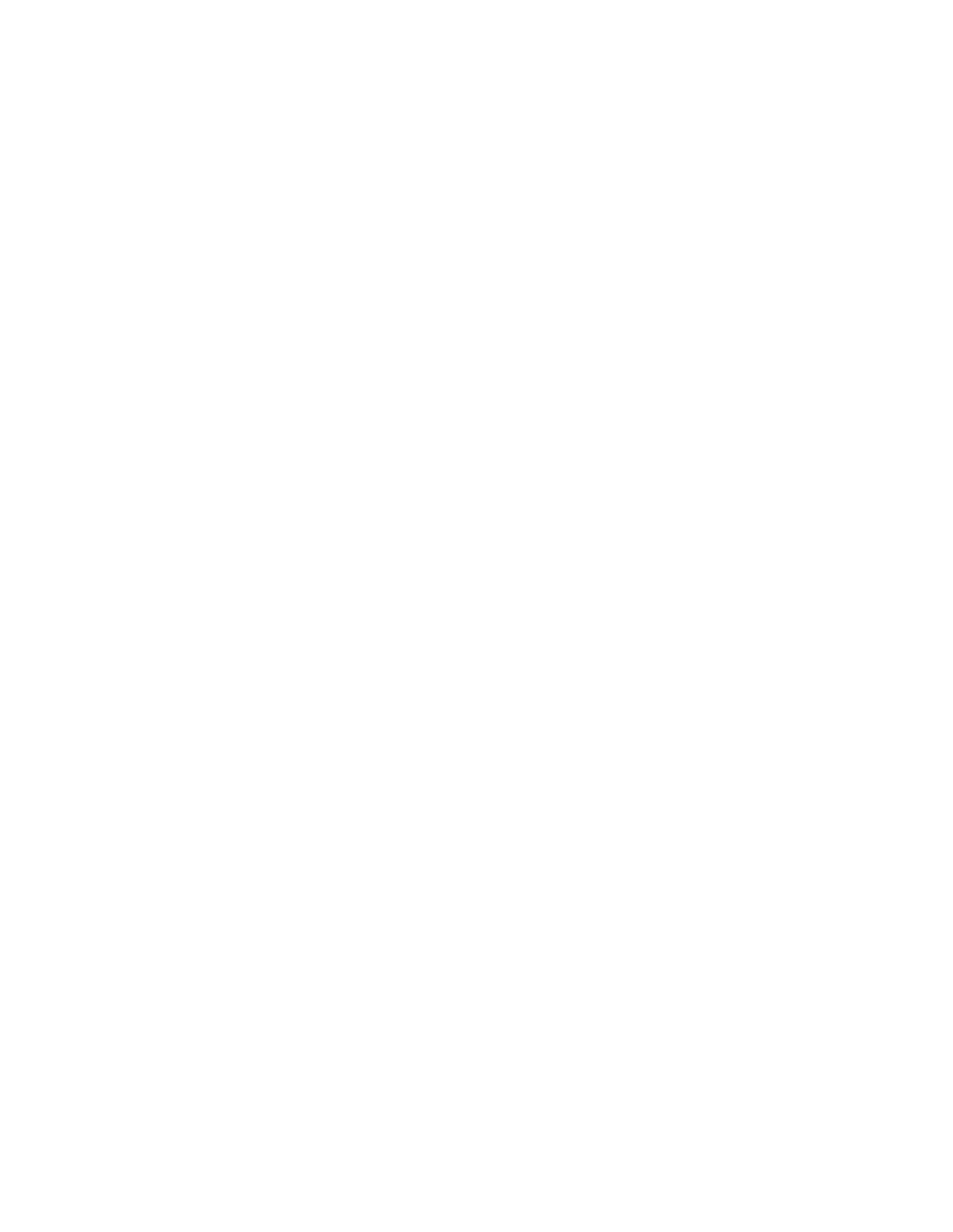# **TABLE OF CONTENTS**

| 1. |                                                     |  |                                                                    |  |
|----|-----------------------------------------------------|--|--------------------------------------------------------------------|--|
| 2. |                                                     |  |                                                                    |  |
| 3. |                                                     |  |                                                                    |  |
| 4. |                                                     |  |                                                                    |  |
| 5. |                                                     |  |                                                                    |  |
|    | 5.1                                                 |  |                                                                    |  |
|    |                                                     |  | 5.1.1 Limitation Provision under Article 1712.4 of the Agreement 7 |  |
|    |                                                     |  |                                                                    |  |
|    | 5.2                                                 |  |                                                                    |  |
|    |                                                     |  | 5.2.1 Public Accounting and "Occupation" under the Agreement 12    |  |
|    |                                                     |  |                                                                    |  |
|    |                                                     |  | 5.2.3 Justification on the Basis of a Legitimate Objective  20     |  |
| 6. | DETERMINATION OF IMPAIRMENT OF TRADE AND INJURY  22 |  |                                                                    |  |
| 7. |                                                     |  |                                                                    |  |
| 8. |                                                     |  |                                                                    |  |
| 9. |                                                     |  |                                                                    |  |
|    |                                                     |  |                                                                    |  |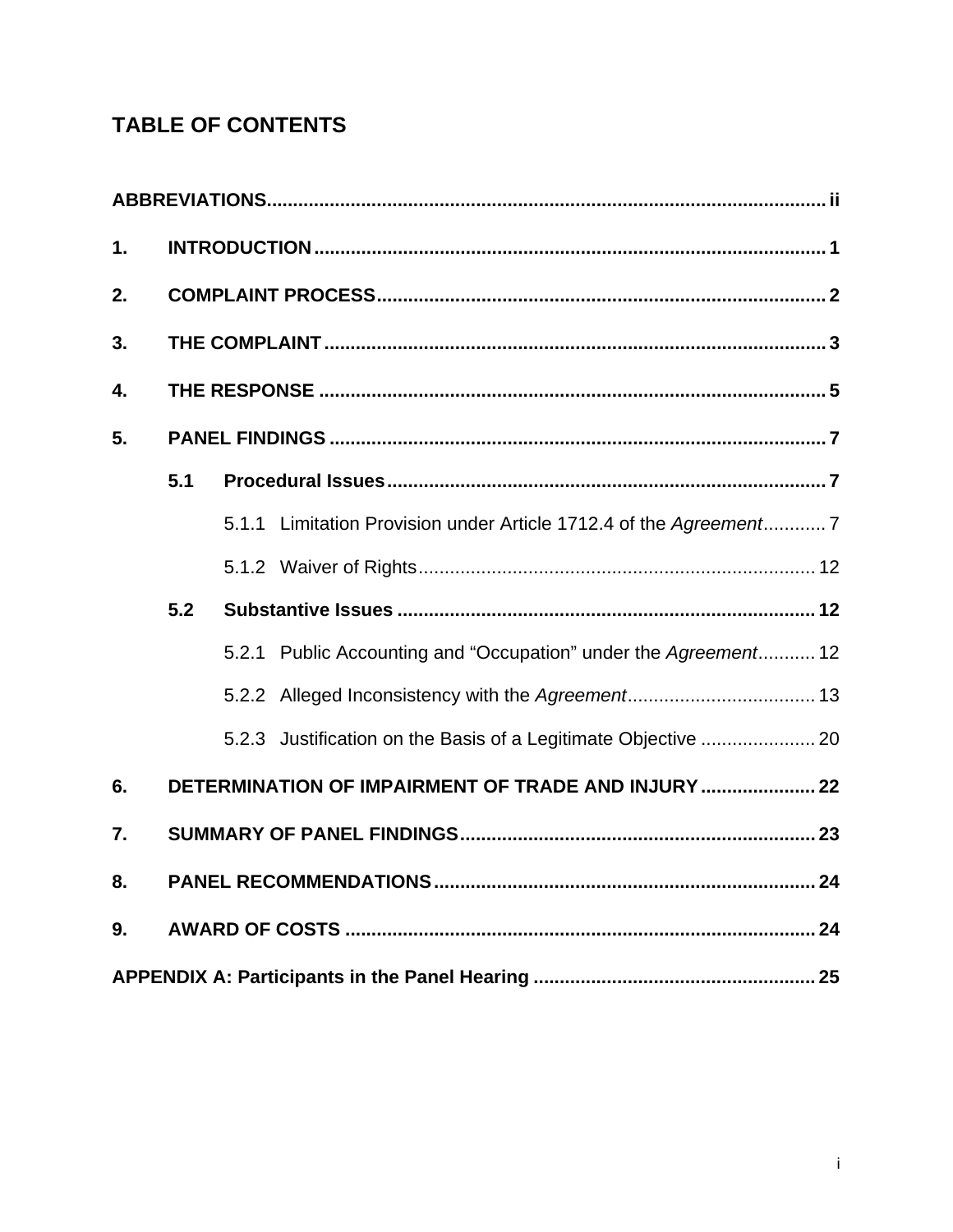# **ABBREVIATIONS**

| Agreement         | Agreement on Internal Trade                                                 |
|-------------------|-----------------------------------------------------------------------------|
| <b>CA</b>         | <b>Chartered Accountant</b>                                                 |
| <b>CAA</b>        | Québec's Chartered Accountants Act                                          |
| CGA-Canada        | Certified General Accountants Association of Canada                         |
| CGA-NB            | <b>Certified General Accountants Association of New</b><br><b>Brunswick</b> |
| <b>CGA-Quebec</b> | Certified General Accountants Association of Quebec                         |
| <b>NOC</b>        | <b>National Occupational Classification</b>                                 |
| The Code          | Québec's Professional Code                                                  |
| The Office        | Office des professions du Québec                                            |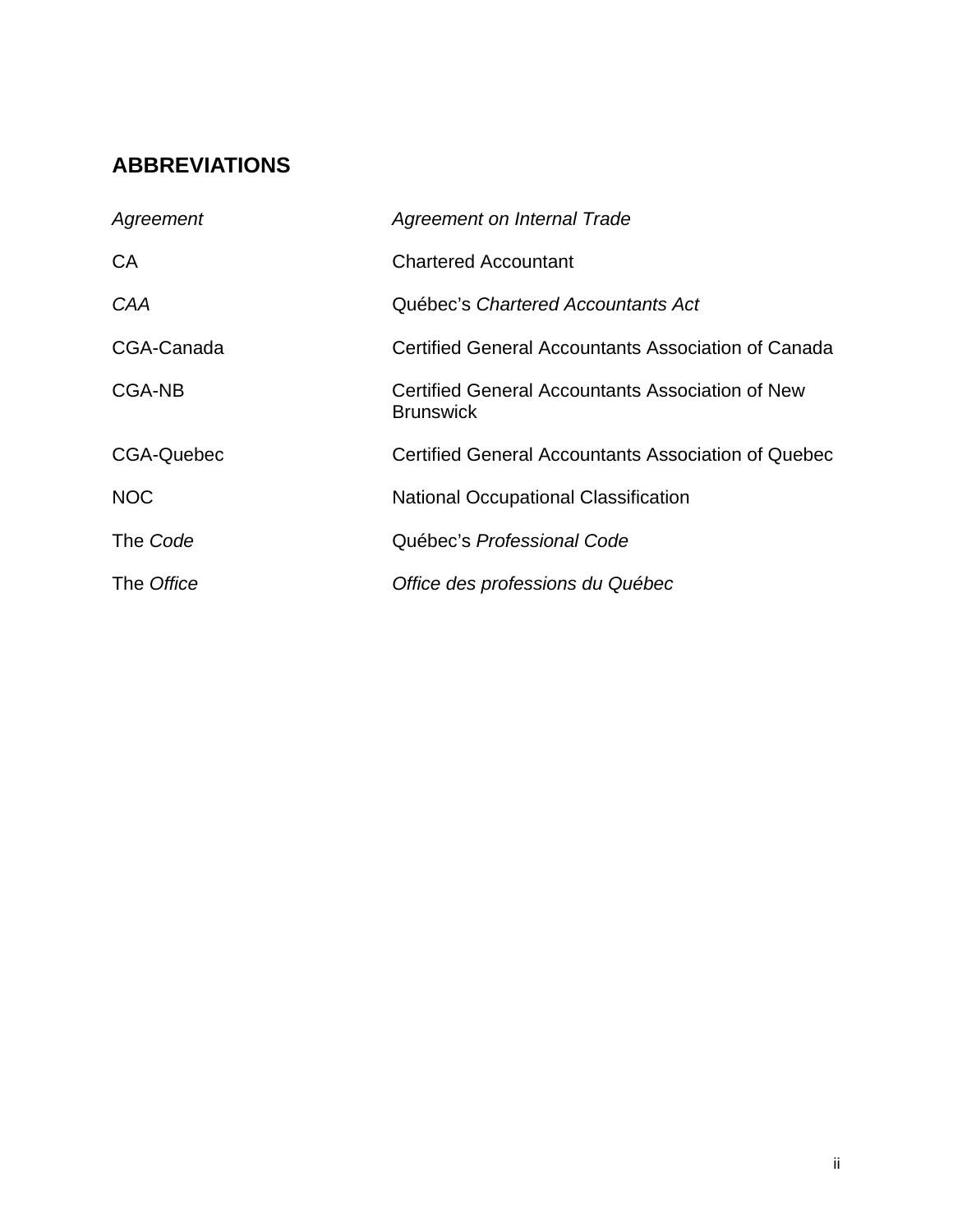# **1. INTRODUCTION**

This is the report of a dispute resolution panel (the Panel) established under the *Agreement on Internal Trade* (the *Agreement*) 1 to address a dispute between the Certified General Accountants of New Brunswick (the Complainant) and the government of Québec (the Respondent).

The *Agreemen*t was entered into in 1995 by the Government of Canada, ten (10) provincial governments and two (2) territorial governments "to reduce and eliminate, to the extent possible the free movement of persons, goods, services and investments within Canada and to establish an open, efficient and stable domestic market." All government parties to the *Agreement* "recognize and agree that enhancing trade and mobility within Canada would contribute to the attainment of this goal."

Under the terms of the *Agreement* a private party can initiate dispute resolution proceedings to resolve a complaint against a government.

The Complainant in this case, the Certified General Accountants Association of New Brunswick (CGA-NB), initiated a dispute resolution proceeding alleging that some Québec laws and regulations (measures) have the effect of restricting labour mobility in a manner that in inconsistent with Chapter Seven (Labour Mobility) of the *Agreement*.

A panel was duly established to review the dispute. The Panel's terms of reference are to examine whether the Québec laws and regulation at issue are inconsistent with the *Agreement*.

As provided in paragraph 2 of Article 1718 (Report of Panel) of the *Agreement*, this Report contains:

"(a) findings of fact;

 $\overline{a}$ 

- (b) a determination, with reasons, as to whether the actual measure in question is inconsistent with this Agreement;
- (c) a determination, with reasons, as to whether the actual measure has impaired internal trade and has caused injury; and
- (d) recommendations, if requested by either the person or the Party complained against, to assist in resolving the dispute."

<sup>1</sup> The *Agreement on Internal Trade*; Entered into force July 1, 1995. Unless otherwise specified, "Article" and "Annex"" refer to the articles and annexes of the *Agreement*. A consolidated version of the *Agreement* is available at www.ait-aci.ca.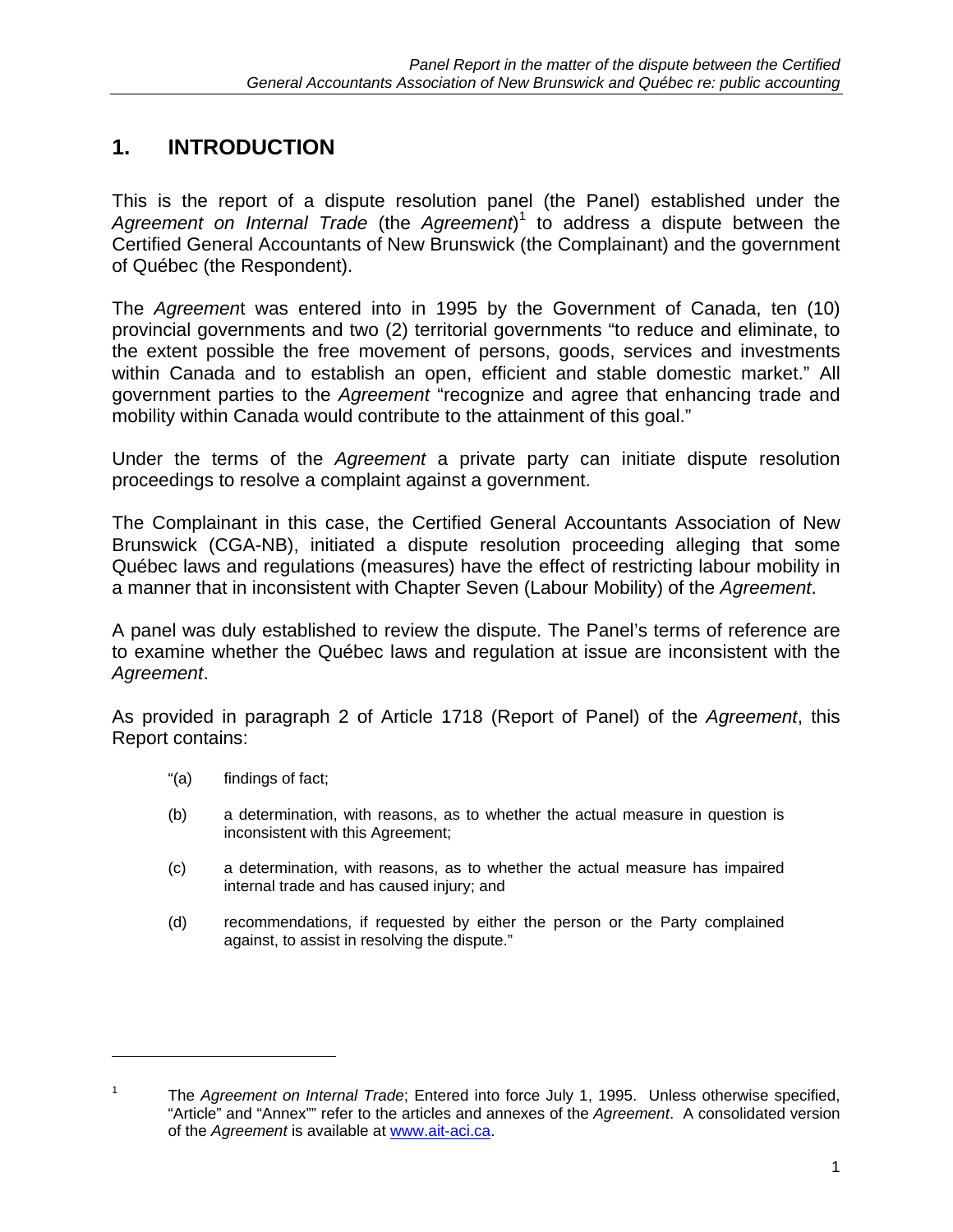# **2. COMPLAINT PROCESS**

In 2002, a childcare centre in Gespapegiag, Québec, retained the services of Michel Légaré to conduct an audit of the organization. Mr Légaré is a resident of New Brunswick and a member of both CGA-NB and the Certified General Accountants Association of Quebec (CGA-Québec).

On May 16, 2002, after he had completed the work, Mr. Légaré was informed by the Government of Québec that the audit would not be accepted because Québec's *Childcare Centre Act and Other Services* restricted audits to Chartered Accountants (CAs). Upon learning this Mr. Légaré approached CGA-NB for assistance.

On June 27, 2002, CGA-NB expressed its concerns about this situation to the Labour Mobility Coordinator for the Government of New Brunswick and asked that she consult with her counterpart in Québec to determine what could be done to resolve the situation. She did by way of letter dated July 23, 2002.

In his September 16, 2002 response, the Québec Labour Mobility Coordinator replied that:

"a. an audit of the financial statements of a childcare centre must be conducted by a CA under the terms of the Regulation respecting Childcare centres (R.S.Q., c. C-8.2) and that this is not a restriction on interprovincial labour mobility but, rather, the exercise of an exclusive field of activity accorded to chartered accountants by the Chartered Accountants Act (R.S.Q., c-48);

b. with regard to the more general question of the practice of public accounting in Quebec, the minister responsible for the application of professional acts gave the Office des professions du Québec [Quebec professions board] the task of producing a description of the skills required for conducting an audit, but this work was just getting under way."

After being informed of Québec's response, CGA-NB consulted other Certified General Accountants Associations and trade experts to determine whether Québec's measures contravened the labour mobility provisions of the *Agreement*.

Based on the advice obtained, CGA-NB formally contacted the government of New Brunswick on March 23, 2004 with a view to having it initiate consultations with the Government of Québec under Article 711 (Consultations) of the *Agreement*. On May 13, 2004, the Government of New Brunswick informed CGA-NB that it would not initiate the requested consultations.

On August 19, 2004, CGA-NB once again contacted the government of New Brunswick to have it utilize the dispute resolution procedure under Part A (Government-to Government Dispute Resolution) of Chapter Seventeen (Dispute Resolution) of the *Agreement* on behalf of CGA-NB.

On September 1, 2004, the government of New Brunswick's refused to grant this second request.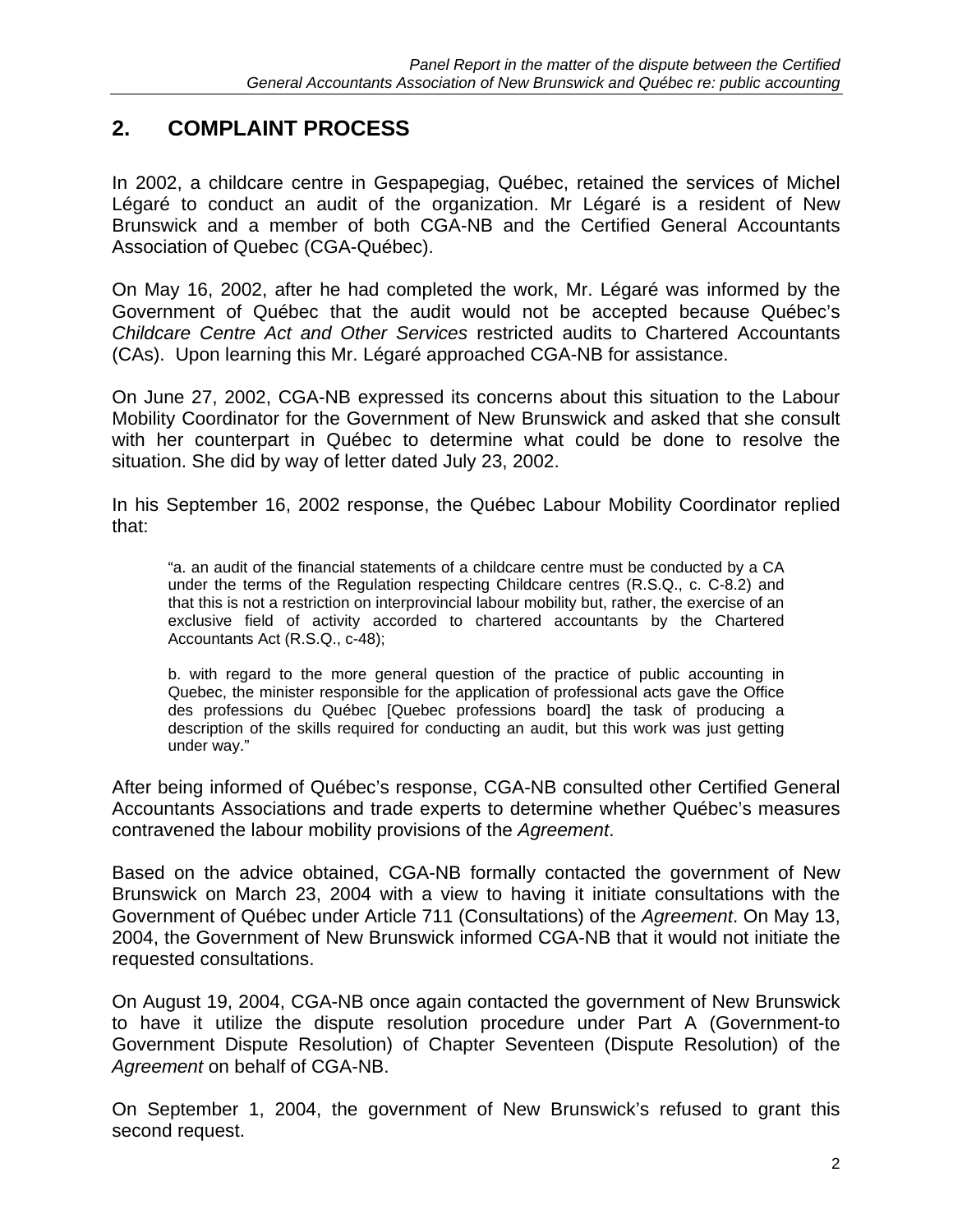On September 23, 2004, pursuant to Article 1713 (Screening) of the *Agreement*, CGA-NB submitted its complaint to the New Brunswick Screener who authorized CGA-NB to proceed with the dispute resolution process under Part B (Person-to-Government Dispute Resolution) of Chapter Seventeen of the *Agreement*.

On November 9, 2004, CGA-NB contacted the *Ministre du Développement économique et régional et de la Recherche du Québec* (Québec Department of Economic and Regional Development and Research) specifically to request consultations, as provided for by Article 1714 (Consultations) of the *Agreement*.

On January 5, 2005, the parties in the dispute reached an agreement to extend the consultation period to the end of February. Later, on March 15, 2005, pursuant to Article 1716 (Request for Panel) of the *Agreement*, CGA-NB requested the establishment of a panel to rule on the questions at issue. The Panel held a hearing in Québec City on July  $5<sup>th</sup>$ , 2005.

# **3. THE COMPLAINT2**

 $\overline{a}$ 

CGA-NB alleges that the Government of Québec maintains laws and regulations that have the effect of restricting the practice of public accounting almost exclusively to CAs. More specifically, Section 24 of Québec's *Chartered Accountants Act* (*CAA*) 3 , along with other legislative and regulatory measures, restricts the performance of audits and reviews for some entities to CAs.

CGA-NB argues that these measures prevent competent public accountants from other jurisdictions, including New Brunswick, who are not CAs, from practicing public accounting in Québec. According to CGA-NB the measures restrict interprovincial mobility of workers competent to perform public accounting, which is contrary to the provisions of the *Agreemen*t.

CGA-NB further alleges that Québec's measures relating to the licensing, certification or registration of out-of-province workers do not related principally to competence, as is required by Article 707 (Licensing, Certification and Registration of Workers) of the *Agreement*, nor do they recognize the occupational qualifications of New Brunswick's CGAs, as is required by Article 708 (Recognition of Occupational Qualifications and Reconciliation of Occupational Standards).

<sup>2</sup> CGA-NB's complaint is more fully described in its two written submissions to the Panel: 1) Submission of the Certified General Accountants Association of New Brunswick to the Article 1716 Panel concerning Québec's Measures Restricting Access to the Practice of Public Accounting, April 8, 2005 (hereinafter CGA-NB Original Submission); 2) Reply Submission of the Certified General Accountants Association of New Brunswick to the Article 1716 Panel concerning Québec's Measures Restricting Access to the Practice of Public Accounting, June 3, 2005 (hereinafter CGA-NB Reply Submission).

<sup>3</sup> *Chartered Accountants Act* (CAA); R.S.Q., Chapter C-48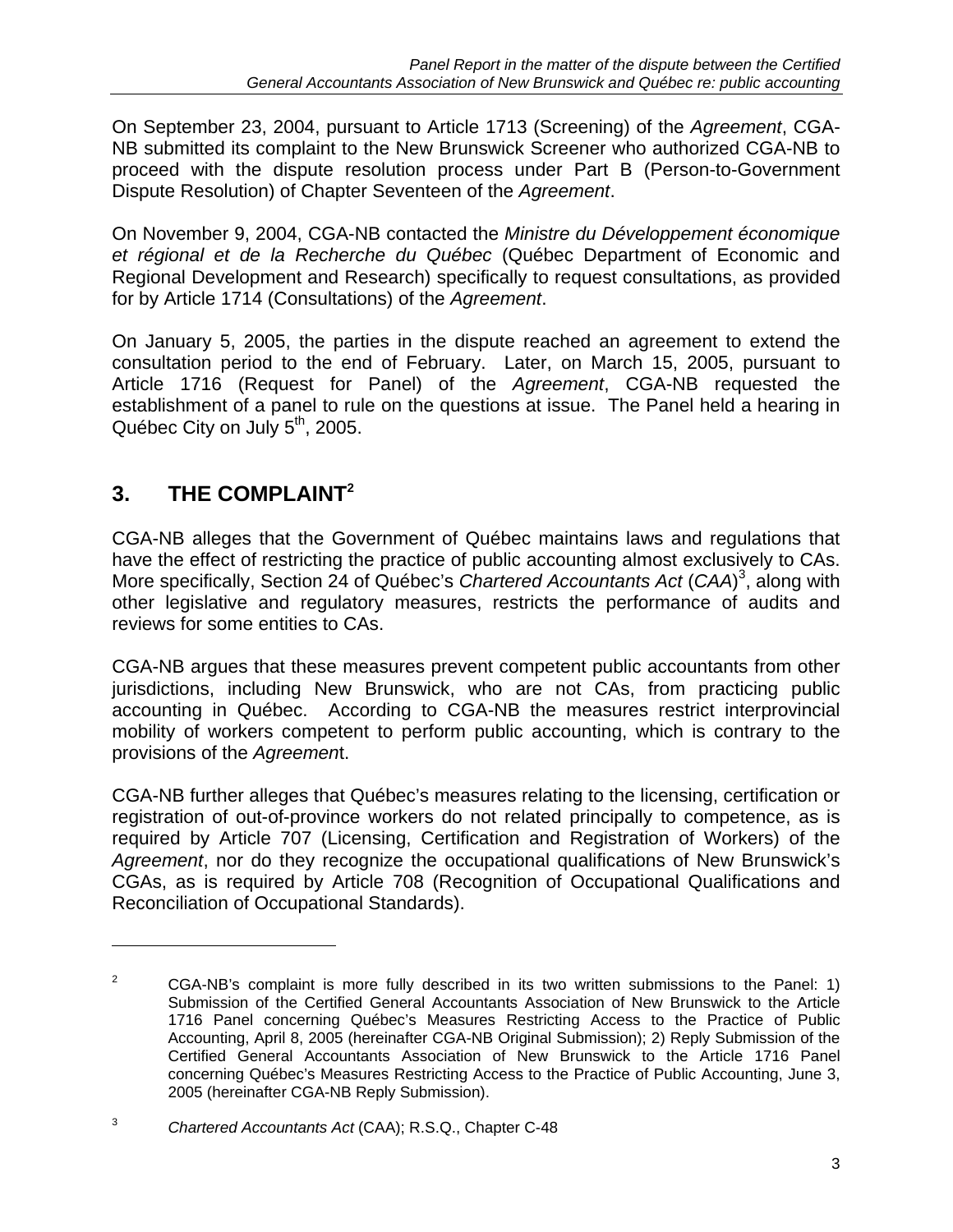Finally, CGA-NB argues that there is no legitimate objective served by restricting public accounting almost exclusively to CAs.

CGA-NB asked the Panel to find that:

- (a) Public accounting is an "occupation" as defined by the *Agreement*;
- (b) Québec's measures that restrict public accounting to CAs are inconsistent with the requirements of the *Agreement*, particularly Article 707 and Article 708;
- (c) That Québec's measures discriminate against some out-of-province public accountants;
- (d) That Québec's measures are not justified as a legitimate objective under Article 709 (Legitimate Objectives); and
- (e) That Québec must ensure that the *Office des professions du Québec* (the *Office*) 4 complies with the requirements of the *Agreement* and ensure that CGAs who practice public accounting in New Brunswick and other Canadian jurisdictions can practice public accounting in Québec as provided by the *Agreement*.

CGA-NB asked the Panel to make the following recommendations to resolve the issue of access to public accounting in Québec for CGAs who practice public accounting in New Brunswick and other Canadian jurisdictions:

- (a) That Québec amend its measures to remove any restrictions preventing CGAs from other jurisdictions the right to practice public accounting in Québec;
- (b) That Québec undertake a process to assess the competency of public accountants from outside the province;
- (c) That Québec recognize and accept the qualifications of CGA's from New Brunswick as sufficient to practice the occupation of public accounting in Québec;
- (d) That Québec make whatever changes are necessary to the *Professional*  Code (the Code)<sup>5</sup> and its regulations so that the *Office* can recognize the qualifications of CGAs from other jurisdictions, who are qualified to

 $\overline{a}$ 

<sup>4</sup> The *Office des professions du Québec* was established under the *Professional Code (*the *Code)*, the legal basis for regulating professions in Québec. The *Office* is responsible for ensuring that professional orders established under the *Code* ensure the protection of the public.

<sup>5</sup> *Professional Code;* R.S.Q, Chapter 26; 1973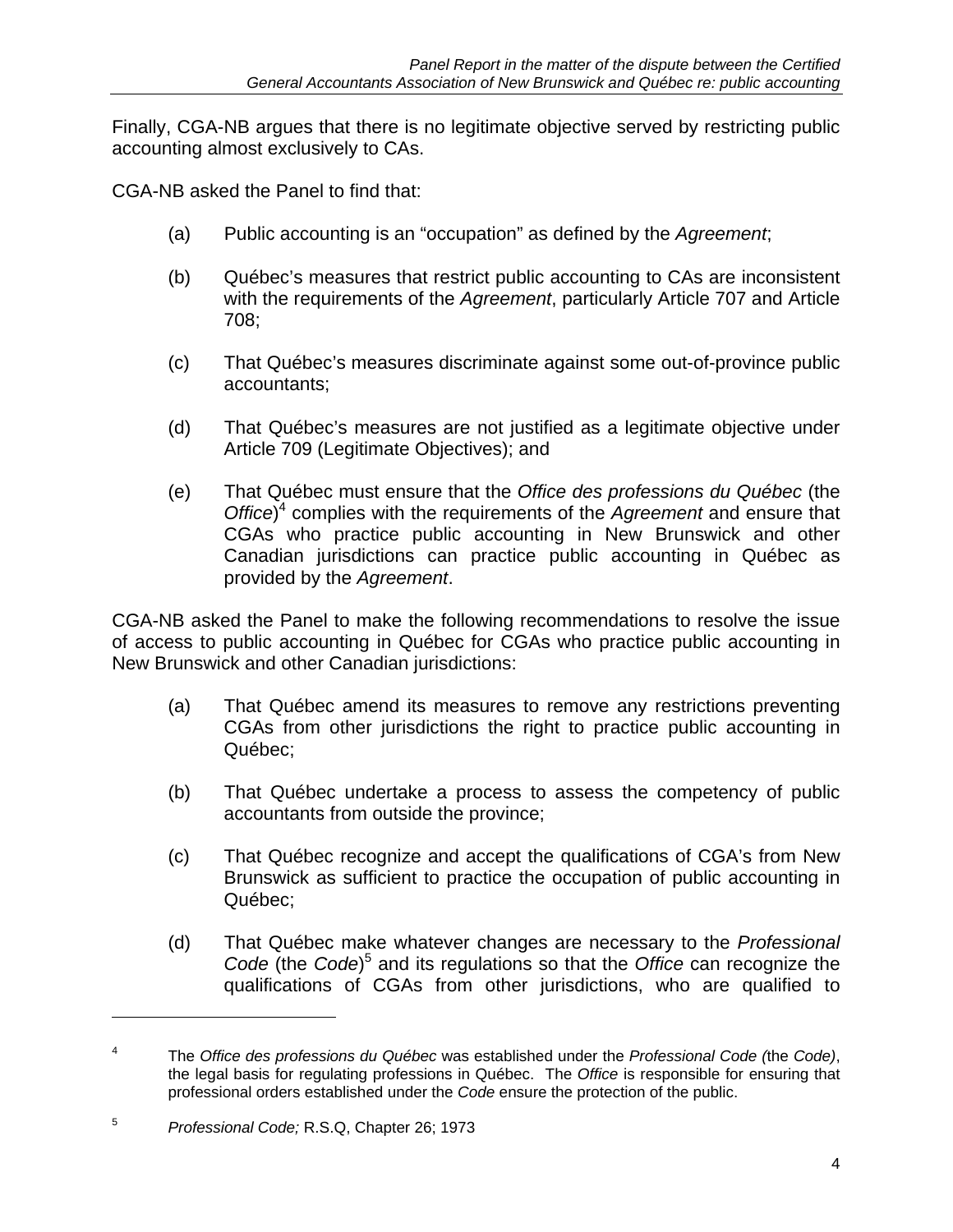practice public accounting, to do so in Québec as provided in Article 708 and Annex 708 (Occupational Qualifications and Standards) of the *Agreement*; and

(e) That Québec be directed to pay the costs associated with this complaint to CGA-NB pursuant to Article 1718(3) (Report of Panel) and Annex 1718.3 (Costs).

# **4. THE RESPONSE6**

 $\overline{a}$ 

Québec contests the claims made by CGA-NB.

The Government of Québec first submits that CGA-NB has not commenced dispute resolution proceedings within the time limitation provisions of the *Agreement*. According to Québec, CGA-NB should have commenced such proceeding within two years after the date on which it acquired, or should have acquired, knowledge of the alleged inconsistent measure and knowledge that the person incurred loss or damage or suffered a denial of benefit. Québec claims that CGA-NB has failed to meet this requirement and that the Panel should reject the complaint for this reason alone.

In the alternative, the Government of Québec argues that the province's legal and regulatory regime as it relates to the practice of public accounting is compatible with its *Agreement* commitments, particularly with regard to the terms of Chapter Seven of the *Agreement*.

Further, Québec asserts that Article 300 (Reaffirmation of Constitutional Powers and Responsibilities) of the *Agreement* recognizes that Québec's National Assembly has exclusive legislative powers related to professional law and, therefore, the authority to limit or direct the practice of certain professional activities, including auditing.

If the Panel finds that the measures at issue are inconsistent with Articles 707 or 708, Québec maintains, again in the alternative, that the purpose of these measures is a legitimate objective and that they are still permissible under Article 709 of the *Agreement*.

Therefore, the Government of Québec is asking the Panel to conclude the following:

<sup>6</sup> Québec's response is more fully described in its two written submissions to the Panel: 1) Dispute Resolution Procedures under Chapter 17 - Part B of the *Agreement on Internal Trade* Concerning the Claims Made by CGA-New Brunswick Regarding Québec's Measures Governing the Practice of Public Accounting, May 24, 2005 (hereinafter Québec's Original Submission); 2) Dispute Resolution Procedures under Chapter 17-Part B of the *Agreement on Internal Trade* Concerning the Claims Made by CGA-New Brunswick Regarding Québec's Measures Governing the Practice of Public Accounting - Reply Submission from Quebec, June 13, 2005 (hereinafter Québec's Reply Submission).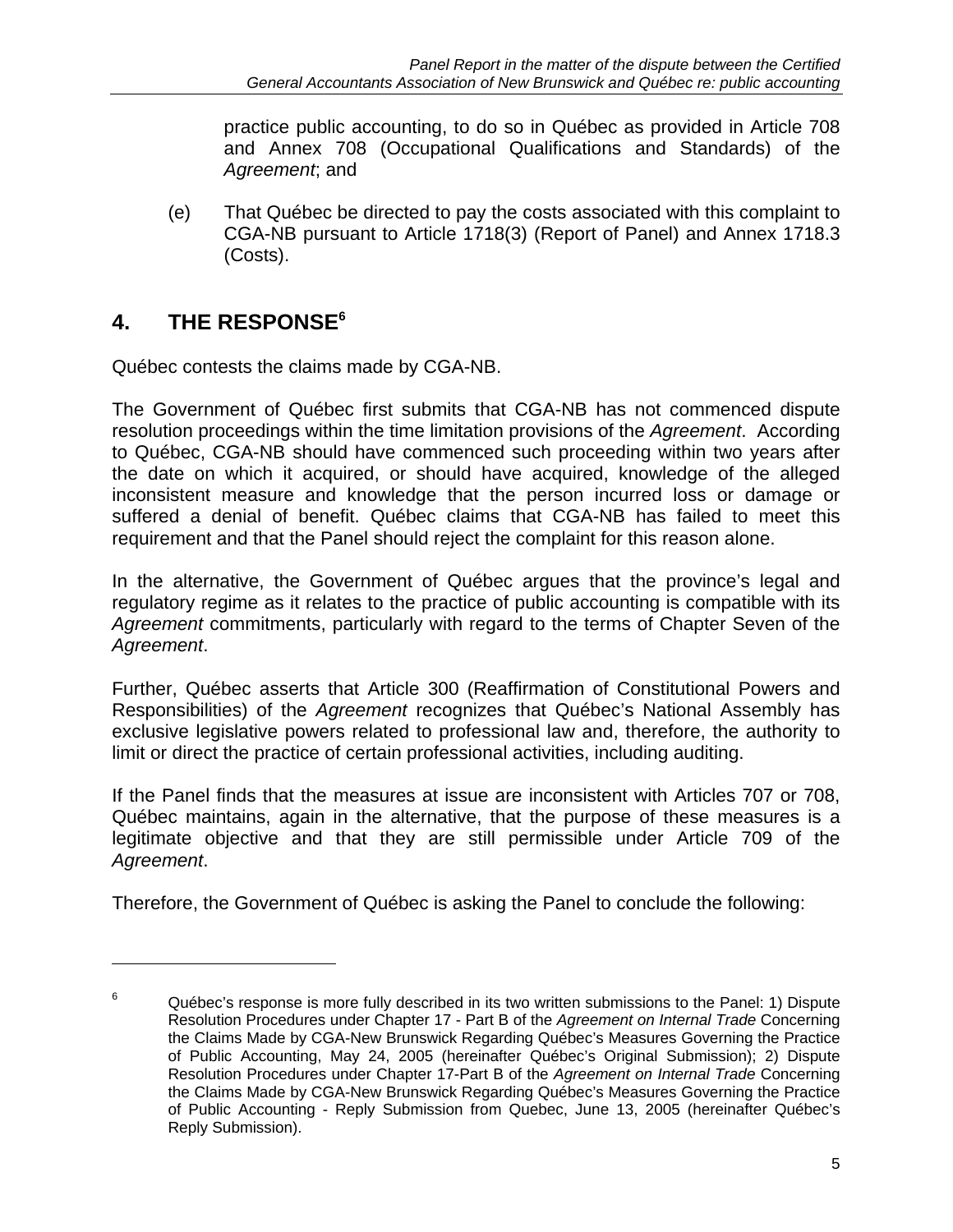- That the dispute resolution sought by CGA-NB with regard to the practice of public accounting should be rejected under the time limitation provisions of the *Agreement*.
- That, in the alternative, and solely if it should prove necessary, Québec's legislation and regulations on the practice of public accounting are consistent with Article 707 of the *Agreement* because:
	- i. the legislative and regulatory system provided for by the *Professional Code* and by professional acts are related principally to competence;
	- ii. such measures are published upon adoption through the systematic appearance of acts and regulations in the *Gazette officielle du Québec* and they are highly publicized by the attention that the adoption of the *Professional Code* and professional acts has attracted in the accounting sector;
	- iii. the organization of professional acts does not result in unnecessary delays in the provision of examinations, assessments, licenses, certificates, registration or other services that are occupational prerequisites for workers of any other Party;
	- iv. except for actual cost differentials, practical application of such measures does not impose fees or other costs that are more burdensome than those imposed on our own workers.
- That, even if the contested provision was found to be inconsistent with either Article 707 or Article 708 of the *Agreement*, it is justifiable under Article 709 because:
	- i. the purpose of the measure is to achieve a legitimate objective;
	- ii. the measure does not operate to impair unduly the access of workers of a Party who meet that legitimate objective:
	- iii. the measure is not more mobility-restrictive than necessary to achieve that legitimate objective; and
	- iv. the measure does not create a disguised restriction to mobility.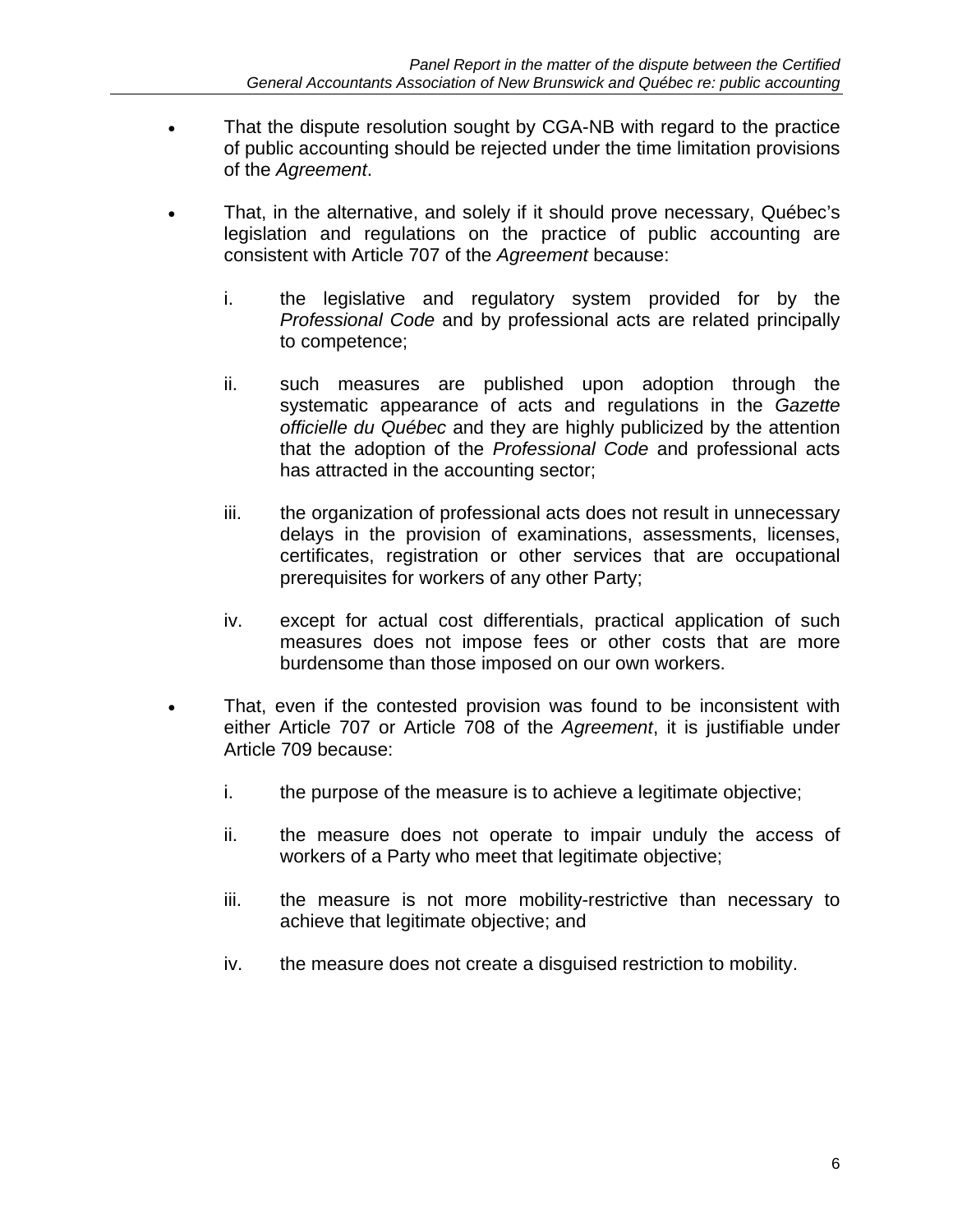# **5. PANEL FINDINGS**

### **5.1 Procedural Issues**

#### **5.1.1 Limitation Provision under Article 1712.4 of the** *Agreement*

The Respondent claims that the Complainant's request for dispute resolution is inadmissible under the time limitation provisions of Article 1712 (Initiation of Proceedings by Persons) of the *Agreement* and accordingly the Panel need not make a determination on the merits of the complaint, particularly regarding the consistency of the disputed measures with Chapter Seven of the *Agreement* or their justification thereunder.

The Complainant argues, on the other hand, that its request for dispute resolution has met the time limitation imposed by the *Agreement*.

The relevant paragraphs of Article 1712 provides as follows:

" 1. A person of a Party may commence dispute resolution proceedings in respect of all matters, other than those covered by Chapter Five (Procurement), where the person has received:

- (a) notice under Article 1711(4) that a Party will not initiate dispute resolution proceedings on the person's behalf; or
- (b) notice under Article 1711(5) that a Party will not request the establishment of a panel.

2….

3. The person requesting the commencement of dispute resolution proceedings shall provide written notice to the Party that refused to initiate proceedings or request a panel, to the Party complained against and to the Secretariat.

4. A person may not commence proceedings under this Article if the person has failed to:

- (a) request a Party to initiate dispute resolution proceedings under Article 1711(1);
- (b) request a contact point to initiate dispute resolution proceedings under Article 513(5) (Bid Protest Proceedings – Provinces); or
- (c) commence any applicable dispute avoidance and resolution process listed in Annex 1701.4 that may be invoked by the person;

within two years after the date on which the person acquired, or should have acquired, knowledge of the alleged inconsistent measure and knowledge that the person incurred loss or damage or suffered a denial of benefit."

Accordingly, in order for the Respondent to succeed in its argument that the Complainant did not meet the limitation provisions of Article 1712(4), it must prove that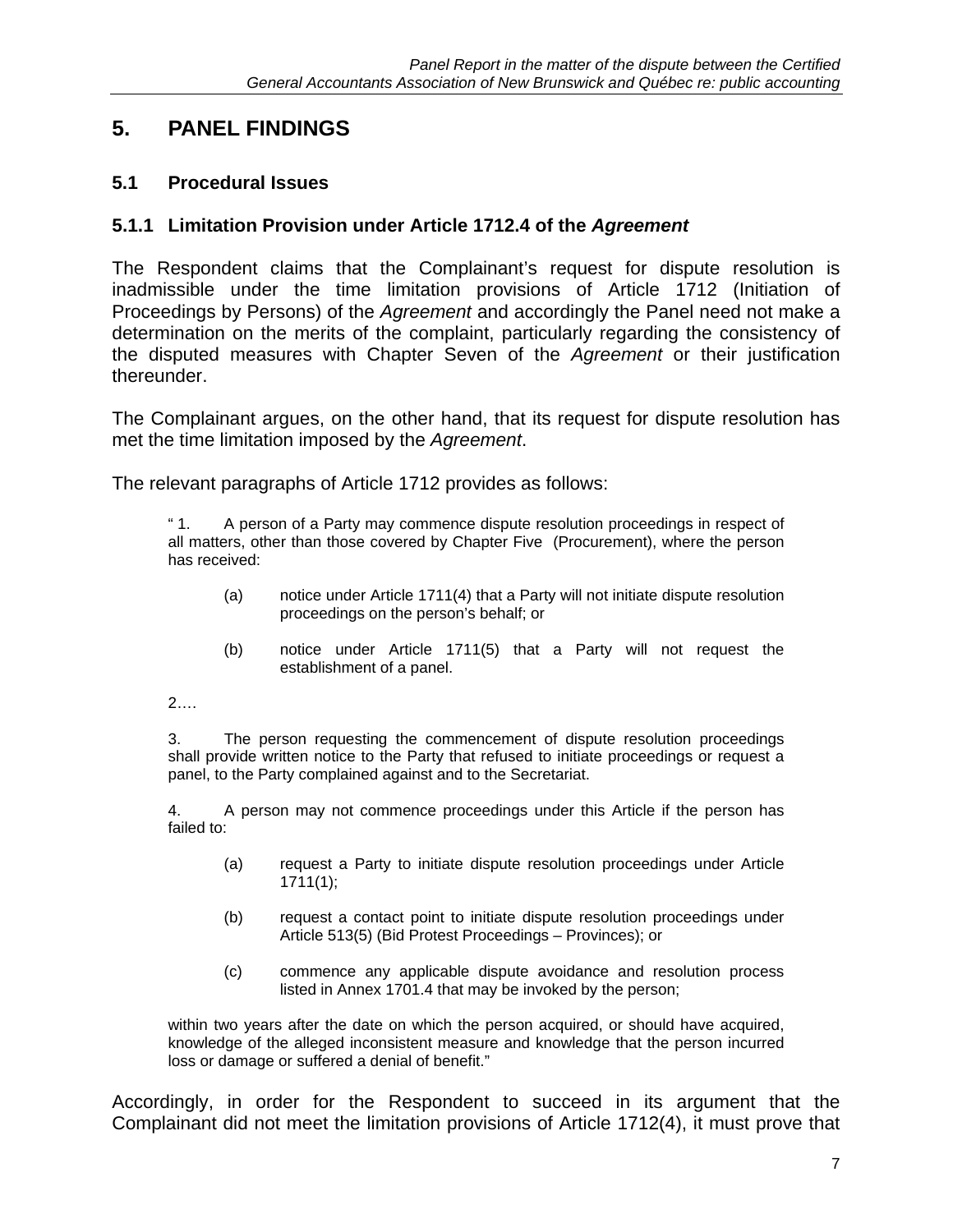the Complainant failed to meet either of the elements stipulated in Article 1712(4)(a), (b), or (c) within the two years after it acquired or should have acquired knowledge of the alleged inconsistent measure and knowledge that it incurred loss or damage or suffered a denial of benefit.

In other words, one must establish first on what date the Complainant commenced any applicable dispute avoidance and resolution process. Having established that date, one must then determine whether that process was commenced within two years of the date:

- (a) the Complainant acquired or ought to have acquired knowledge of the alleged inconsistent measure; and
- (b) the Complainant acquired or ought to have acquired knowledge of the loss or damage or denial of benefit.

## **5.1.1.1 Commencement of the Dispute Avoidance and Resolution Process**

The Complainant claims that by letter dated March 23, 2004 addressed to the New Brunswick Labour Mobility Coordinator, Ms Hope Brewer, it requested consultations with Québec concerning Québec's Public Accountant regulatory system and thereby commenced a dispute avoidance and resolution process in accordance with Article  $712(4)(c)$  on that date.

The Respondent, in its Original Submission (Item 55 at page 18), claims that the Complainant made an unofficial request for consultations on July 23, 2002 and an official request for consultations on November 9, 2004; in any case, much more than 2 years after it acquired knowledge, or it should have acquired knowledge, of the alleged *Agreement*–inconsistent measures.

In addition to paragraph 1712(4)(c) referred to above, the relevant provision of the *Agreement* is Annex 1701.4 (Dispute Avoidance and Resolution Processes in Sector Chapters), which provides inter alia:

 "For the purposes of Articles 1701(4) and 1711(3)(b), a person or a Party is deemed to have completed or exhausted the applicable dispute avoidance and resolution process when the applicable time period, as follows, has elapsed:

- (a) …
- (b) for Chapter Seven (Labour Mobility), 90 days after the date of delivery of the request for assistance under Article 711(5) (Consultations);
- $(c)$ …"

Annex 1701.4 deals with the applicable time when an applicable dispute avoidance and resolution process is deemed to be completed or exhausted under the various chapters of the *Agreement*. While it does not deal with "the commencement of any applicable dispute avoidance" as such, it does, in listing the time frame for Chapter Seven, refer to Article 711.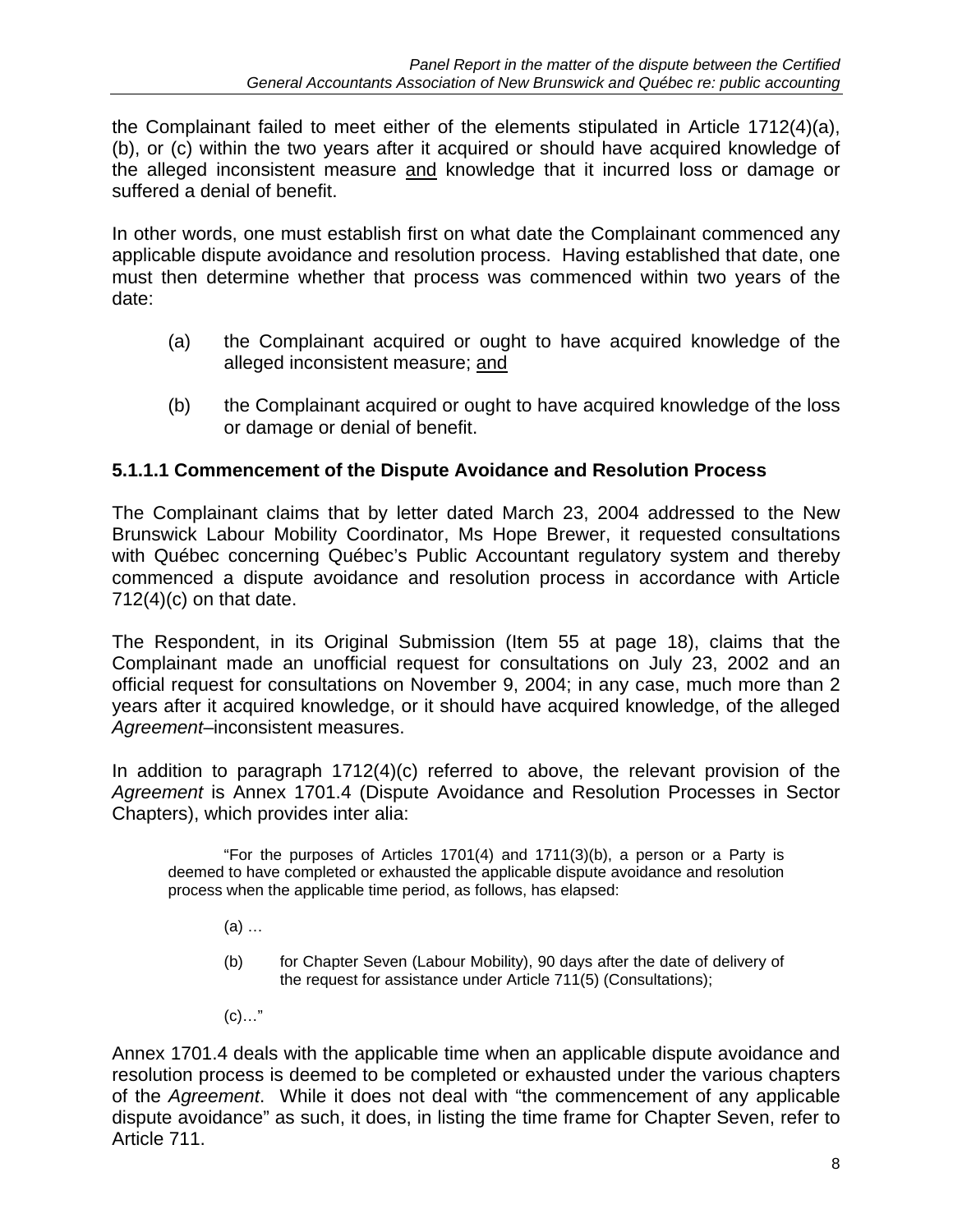In the Panel's view, to "commence any applicable dispute avoidance and resolution process," a party must initiate a process in such a way that it directly refers to the dispute avoidance and resolution provisions of the Agreement. Accordingly, the Complainant's letter dated March 23, 2004 requesting the Government of New Brunswick to consult with the Respondent pursuant to Article 711 is, in the Panel's view, the commencement of any applicable dispute avoidance and resolution process within the meaning of Article 1712(4)(c). The Complainant's letter dated March 23, 2004, clearly asks the Government of New Brunswick to undertake consultations to resolve the issue as provided by Article 711 of the *Agreement*, the first step in a labour mobility dispute resolution process.

With March 23, 2002, set as the relevant date of commencement of any applicable dispute avoidance and resolution process, the question is: has the Respondent established that the Complainant had knowledge or purported knowledge of the alleged inconsistent measure and knowledge or purported knowledge of loss or damage or denial of benefit within the meaning of Article 1712(4), earlier than two years before March 23, 2004, that is, earlier than March 23, 2002?

## **5.1.1.2 Knowledge of the Alleged Inconsistent Measure**

In support of its position, the Respondent argues:

- The Complainant had good knowledge of the Respondent's professional regime for many years;
- Since the *Agreement*'s coming into force in 1995 and, in any event since the lodging of the complaint under the *Agreement* by CGA Manitoba against the Province of Ontario in December 1999, the Complainant has claimed that the Respondent's measures regulating public accounting were inconsistent with Chapter Seven of the *Agreement.*

While the Complainant acknowledges that it had knowledge of the Respondent's professional regime for a long time, its position is that it did not have, nor should it be deemed to have, had knowledge that the Respondent's professional regime was in any way inconsistent with the provisions of Chapter Seven of the *Agreement* until it reviewed a complaint received from one of its members whose audit was denied by the Respondent in the spring of 2002.

The Panel notes the following chronology of events:

 $\overline{a}$ 

• the enactment of An Act to regulate the practice of accountancy and auditing*<sup>7</sup>* in Québec in 1946;

<sup>7</sup> *An Act to regulate the practice of accountancy and auditing*, 10 George VI, Chapter 47.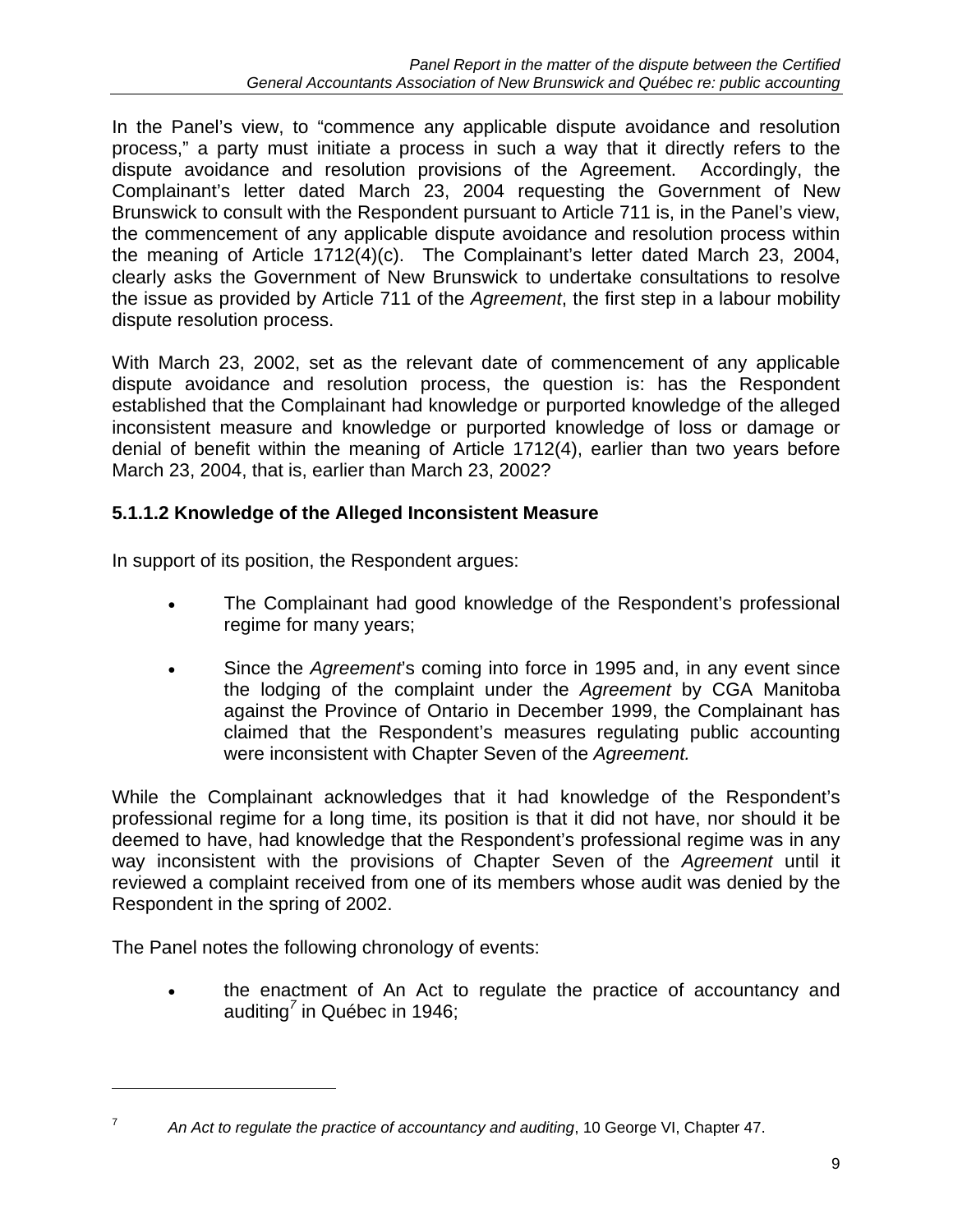- the adoption in Québec of the *Professional Code* and of the *Chartered Accountants Act<sup>8</sup>* in 1973;
- correspondence from the Certified General Accountants Association of Canada (CGA-Canada), to which the Complainant belongs, acknowledging the huge differences in the public accounting regimes in the various provinces of Canada.

Given these facts together with the legal relationship of the Complainant and the other material in support, there is in the Panel's view sufficient proof that the Complainant had knowledge of the alleged inconsistent measure with the *Agreement*. By virtue of its relationship with CGA-Canada, knowledge of CGA-Canada with the Québec regime and its alleged inconsistency with the *Agreement* would be attributed to the Complainant.

The Panel is satisfied based on the evidence put forth by the Respondent (see paragraphs 36 to 47 of Québec's Original Submission and paragraphs 6 to 11 of Québec's Reply Submission) that the Complainant had knowledge or should have had knowledge of the alleged inconsistent measure well before March 23, 2002, which would be the relevant date for determining the limitation provision.

## **5.1.1.3 Knowledge of Incurred Loss or Damage or Denial of Benefit**

The Respondent argues that the Complainant was well aware of the Respondent's professional regime, which it alleged denied its members access to practice public accounting and consequently had knowledge of a denial of benefit. This knowledge predates the signing of the Agreement in the Respondent's view. The Respondent also argues that by its affiliation with CGA-Canada, the Complainant must certainly have had knowledge of a denial of benefit since the date that CGA-Manitoba lodged its complaint against the Province of Ontario pursuant to the *Agreement* on Decembe16, 1999. This is well before the September 2002 date claimed by the Complainant. Furthermore, the Respondent argues that the date Mr. Légaré notified the Complainant that his audit had been refused is not relevant as Mr. Légaré is not a party to the dispute.

The Complainant disagrees and argues that the provisions of the *Agreement* are clear. The damage or loss must have been incurred or the denial of benefit must have occurred and accordingly, only when the Complainant received a letter from the Respondent in September 16, 2002 advising that the measure was not inconsistent with the *Agreement* did it acquire knowledge that its member was denied a benefit.

The Panel is of the opinion that the Parties to the *Agreement* did intend that the rules governing a dispute between a person and a Party be different, in that the provision does require that the person demonstrate knowledge of loss or damage or the denial of a benefit contrary to the provision dealing with a dispute between Parties to the *Agreement,* which only requires a demonstration of "potential injury." The damage or

 $\overline{a}$ 

<sup>8</sup> *Chartered Accountants Act*, R.S.Q., Chapter 48.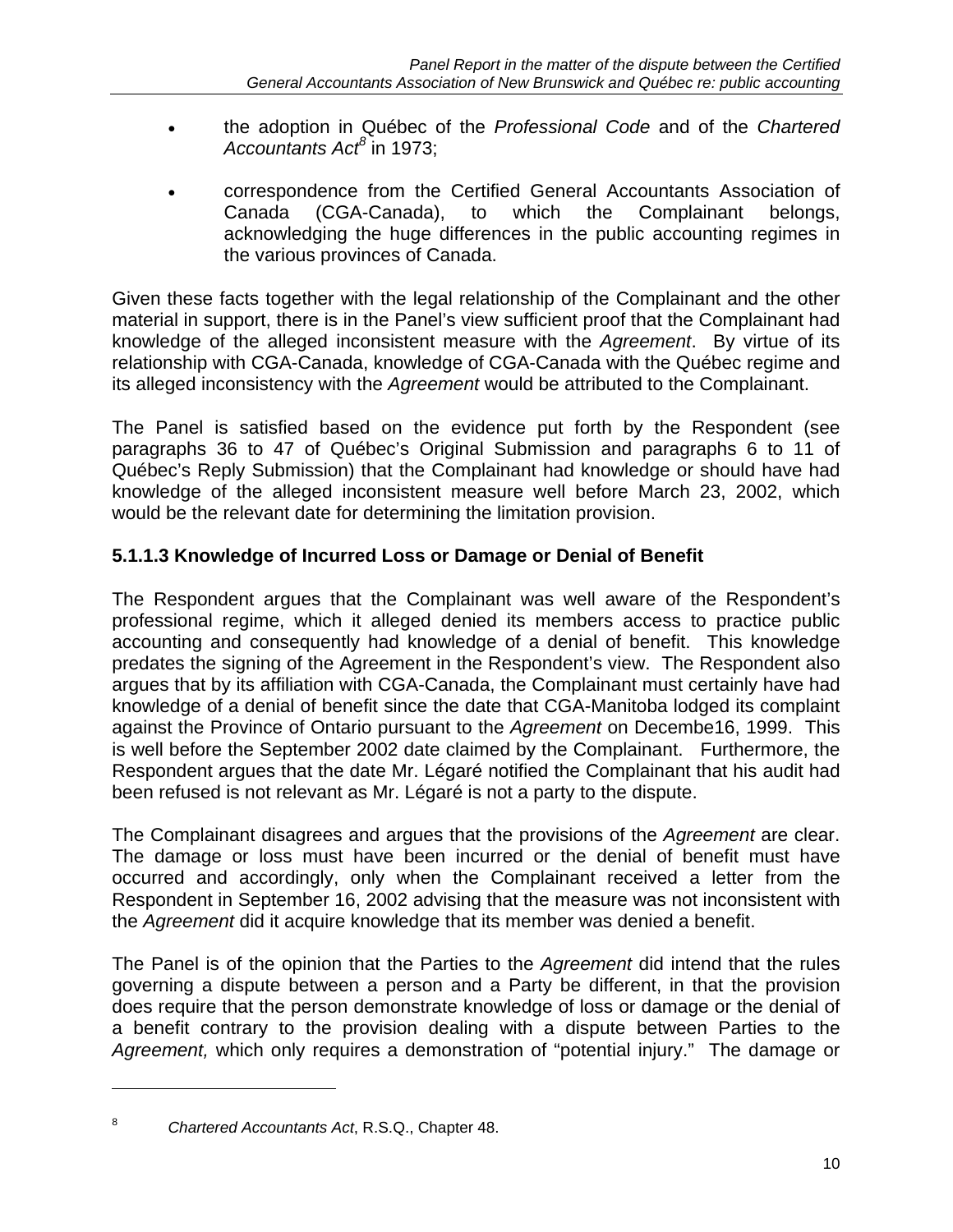loss or the denial of benefit must be "actual." In other words, it must have been incurred before a person can commence dispute resolution proceedings. The language is clear. This requirement is one of the safeguards built into the *Agreement* by the Parties to ensure that "persons" do not engage governments in cumbersome and costly dispute resolution proceedings for capricious or whimsical reasons, even though the government's laws may, on their face, be inconsistent with the *Agreement*.

In the Panel's view, no loss or damage or denial of benefit occurred until at least May 2002 when an audit conducted by one of its members (Mr Légaré) for a Québec childcare centre was denied by the government of Québec because it was not prepared by a CA.

The Respondent argued that Mr Légaré was not a party to the dispute and accordingly the date his audit was denied was not relevant to these proceedings. The Panel is satisfied that the Complainant is acting as an agent of its members in this dispute. There is nothing in the *Agreement* that would preclude this. The *Agreement* defines "person" to include a natural person or an enterprise. Accordingly, the Panel is satisfied that the date the Complainant acquired knowledge of denial of benefit could not have been earlier than the date the Complainant was advised by Mr Légaré, a member of the Complainant, that his audit had been refused. This audit refusal, in the Panel's view, represents an actual denial of benefit within the meaning of Article 1712(4)(c).

To equate knowledge of a professional regime, which purported to deny access to practice to knowledge of a denial of benefit, is not justified. A denial of benefit must be actual. While the Complainant may have known of the alleged inconsistent measure such knowledge does not equate to knowledge of actual denial of benefit.

Also, to attribute to the Complainant the actual knowledge of loss or damage or denial of benefit as argued by the Respondent on the date that CGA-Manitoba filed a complaint against the Province of Ontario in December 1999 is not justified. That complaint related to Ontario measures, not Québec measures. There is insufficient evidence of loss or damage or actual denial of benefit prior to May 2002. The Panel is satisfied that the Complainant only acquired knowledge of the denial of a benefit when its member advised the Complainant of that fact in May 2002 and certainly following receipt of letter dated September 16, 2002 to it from the Respondent.

**Based on the evidence and the interpretation of the relevant provisions of the** *Agreement***, the Panel is satisfied that the Complainant commenced the applicable dispute avoidance and resolution process within the meaning of 1712(4)(c) on March 23, 2004, and that, although it did have knowledge or should have had knowledge of the Respondent's alleged inconsistent measures before March 23, 2002, it did not have knowledge or purported knowledge of loss or damage or denial of benefit within the meaning of Article 1712(4) until May 2002, when it was advised of an actual denial of benefit.**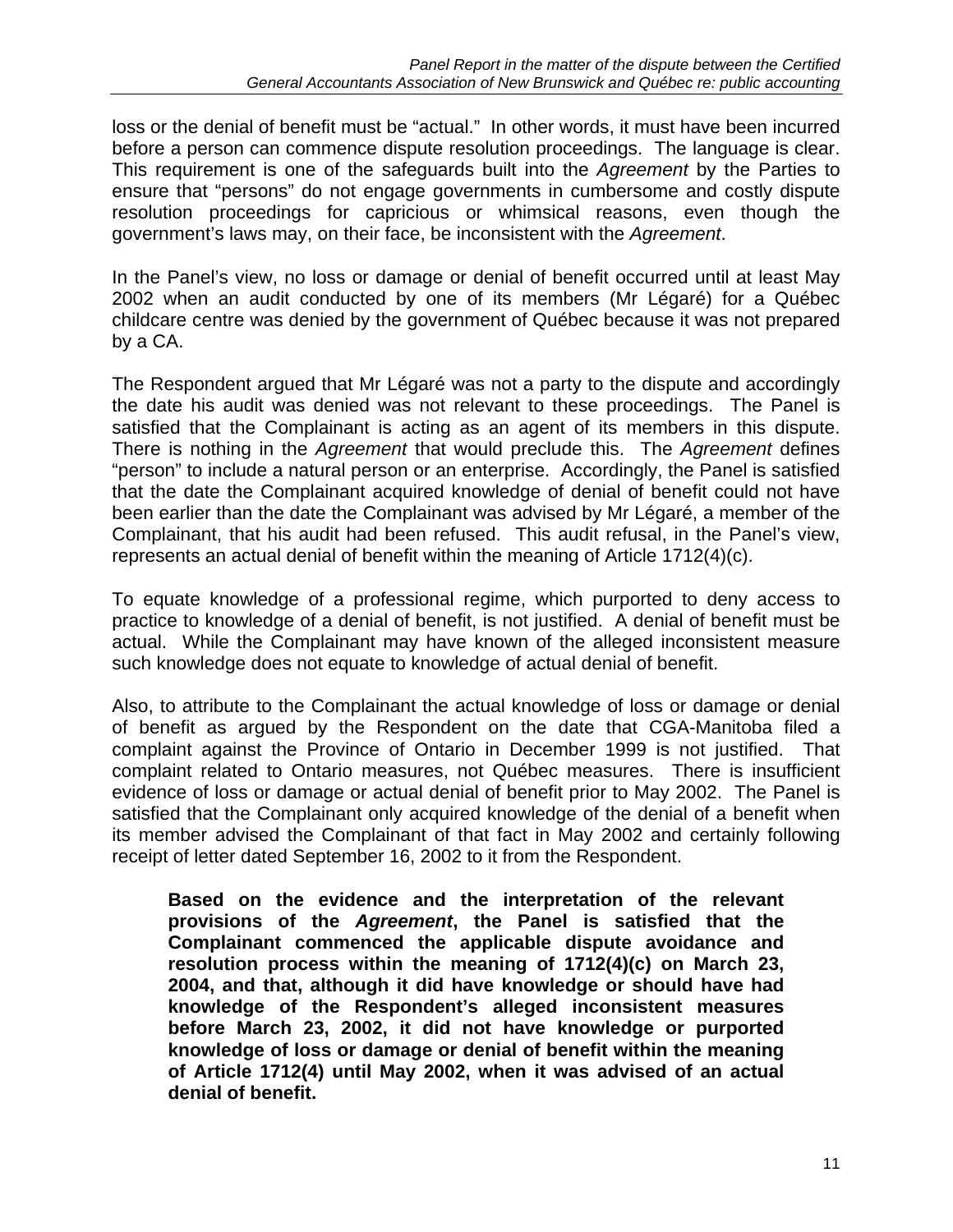**As the Respondent has not satisfied its burden of proof on all required elements of Article 1712(4)(c), and in particular timing of knowledge or purported knowledge of incurred damage or loss or occurrence of a denial of benefit, the Panel finds that the Respondent's evidence is insufficient to succeed in terminating the Complainant's rights under Article 1712(4) of the** *Agreement a***nd accordingly rejects the Respondent's argument that Complainant has not met the time limitation provided in Article 1712(4).** 

## **5.1.2 Waiver of Rights**

The Panel raised the issue of consultation and waiver of rights under the *Agreement*  and whether the Respondent had raised the issue of time limitation imposed in Article 1712(4) with the Complainant.

The Panel was advised that although consultations proceeded, the Respondent did raise the issue of the time limitation with the Complainant in its response to the request for consultations and with the consent of the Complainant filed a letter dated November 24, 2004 addressed to the Complainant.

Both parties made representations to the Panel to the effect that the operating principles of the *Agreement* impose that the parties cooperate and mutually consult to achieve the overall objectives of the *Agreement* and that the Panel is the appropriate forum to deal with the time limitation of Article 1712(4).

The Panel would caution the Parties to the *Agreement* that, although the Panel may have taken the view that the operating principles of the *Agreement* may not justify too technical an interpretation, limitation provisions are interpreted strictly and against the party invoking such provisions. The Panel recommends that the Party seeking to invoke the limitation period should ensure that it preserves its right notwithstanding the consultations so as to prevent the loss of such right by implication.

## **5.2 Substantive Issues**

## **5.2.1 Public Accounting and "Occupation" under the** *Agreement*

The Complainant submits that public accounting is an occupation within the meaning of Article 713 (Definitions). It submits the definitions as found in various statutes of Canada clearly define public accounting as an occupation. It further alleges that by the exclusion of bookkeeping in the *CAA* definition of section 19, the Québec definition is clearly similar to the definitions of public accounting as contained in other legislation in Canada. In addition, it submits that public accounting is listed as an occupational title within the National Occupational Classification (NOC).

The Respondent submits that while the professional activity of public accounting is recognized in Québec, it is not per se recognized by title. The Professional regime in Québec groups practitioners in the field of accounting in three different orders: Chartered Accountants (CAs), Certified General Accountants (CGAs) and Certified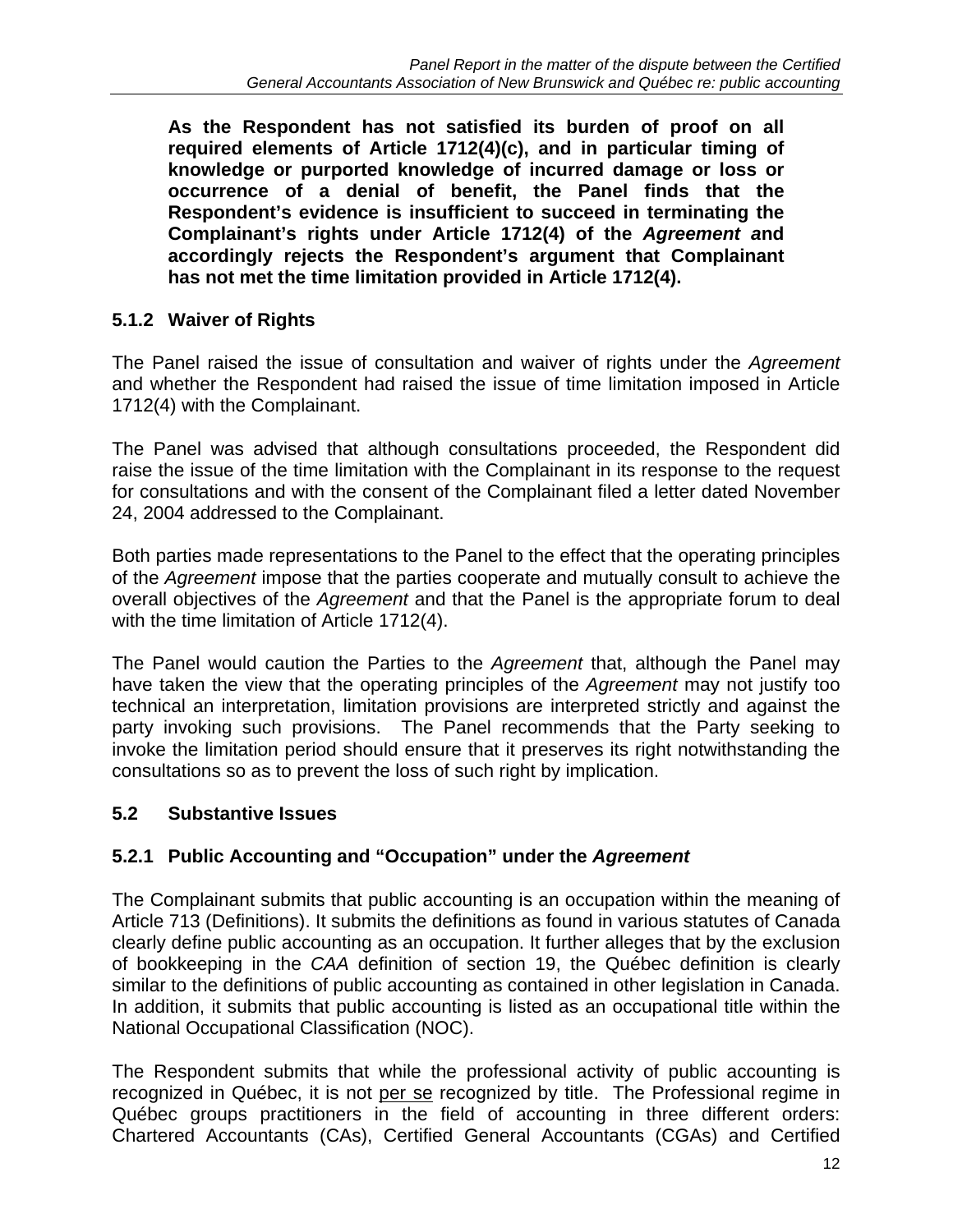Management Accountants (CMAs), (see page 119 lines 20 and following of Transcript<sup>9</sup>). Pursuant to Article 24 of the *CAA*, with certain exceptions, full rights to practice public accounting are reserved to members of the Professional Society of Chartered Accountants in accordance with the *Professional Code* (Transcript page 117 lines 22-25 and p. 118, lines 1-7). Exceptions are auditing of municipalities, school boards and cooperatives. CMAs and CGAs have restricted rights of practice.

Article 713 (Definitions) provides as follows:

 "1. In this Chapter…**occupation** means a set of jobs which, with some variation, are similar in their main tasks or duties or in the type of work performed…

2. For the purposes of interpreting the definition "occupation" in paragraph 1, the Parties shall be guided by the classification of occupation contained in the 1993 publication of Employment and Immigration Canada (now called Human Resources Development Canada) entitled National Occupational Classification (the "NOC"). In this regard, "occupation" shall include, where appropriate, any recognized separate and distinct occupation that is described in an occupational title under an occupational unit group listed in the NOC."

In the Panel's view, the Respondent's professional regulatory regime is not sufficiently compelling to displace the presumption that public accounting is an occupation, given its inclusion in the NOC as a separate and distinct occupation. Consequently, there is no reason why the Panel should not be guided by the inclusion of public accounting as a separate occupation title in the NOC.

Based on the evidence and representations before it, the Panel is satisfied that public accounting is a distinct occupation within the meaning of Article 713. In making this determination, the Panel is mindful of the decision of the CGA-Manitoba/Ontario Panel<sup>10</sup>, which found that public accounting is a distinct occupation within the meaning of Article 713 and is subject to the provisions of the *Agreement*.

#### **The Panel finds that public accounting is a distinct occupation within the meaning of Article 713 and is subject to the provisions of the**  *Agreement***.**

## **5.2.2 Alleged Inconsistency with the** *Agreement*

 $\overline{a}$ 

The Complainant alleges that Québec's measure restricting public accounting to CAs is inconsistent with the requirements of the *Agreement* and in particular Articles 707 and 708. While it acknowledges that the Respondent may establish its own standards, the standards must relate principally to competence. A licensing system that precludes the

<sup>9</sup> Transcript of the Panel hearing in Québec City on July 5, 2005.

<sup>&</sup>lt;sup>10</sup> Report of the Article 1716 Panel Concerning the Dispute Between the Certified General Accountants Association of Manitoba and Ontario Regarding the *Public Accountancy Act (R.S.O.,1990, Chapter P-37) and Regulations*; Winnipeg, Manitoba; October 5, 2001 (hereinafter CGA/ON Panel Report). Panel reports are available at www.ait-aci.ca.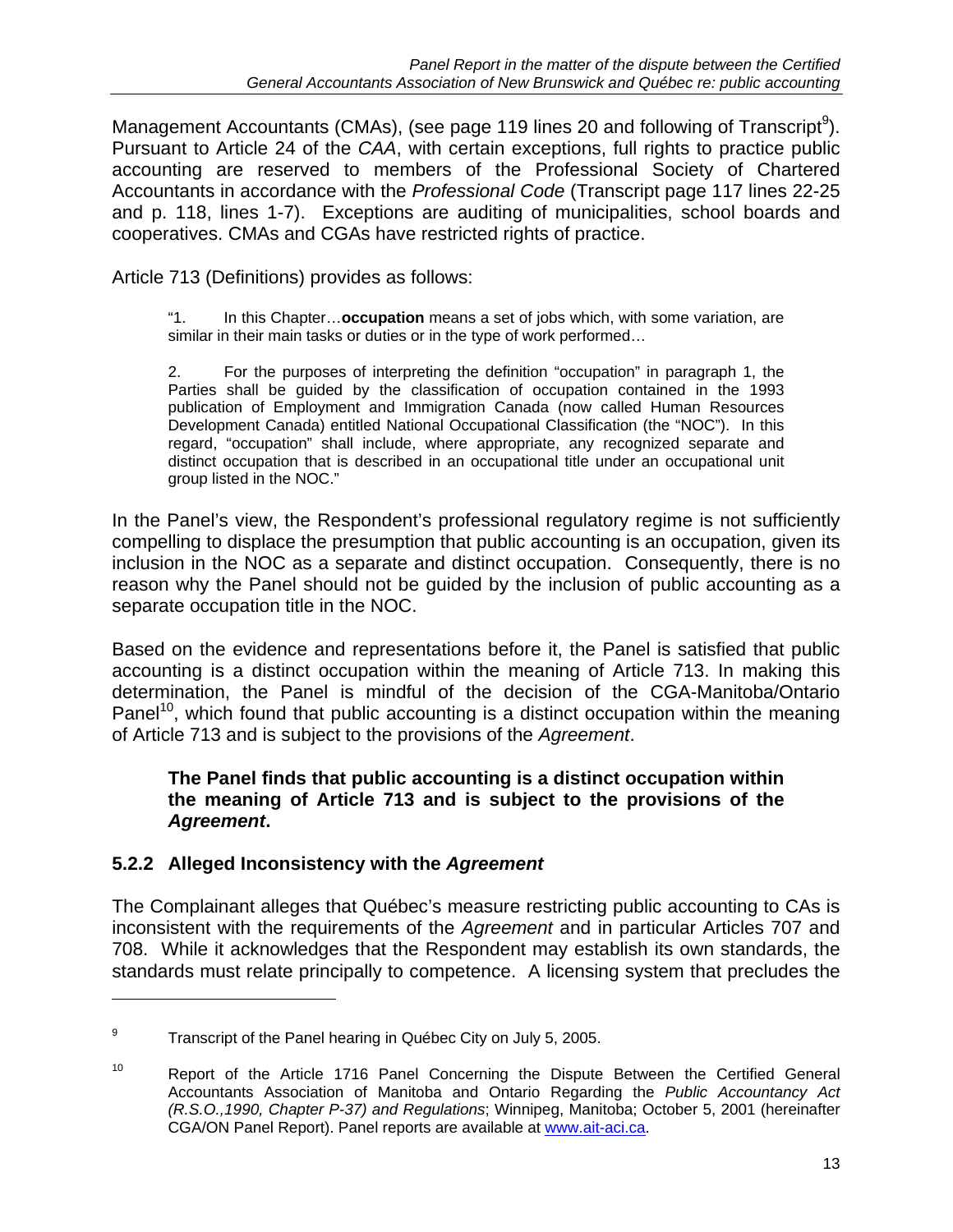consideration of alternative means of acquiring competences through a combination of training and experience cannot relate principally to competence and, therefore is not consistent with Article 707(1)(a). Further, the Respondent is required to recognize occupational qualifications of workers from another province, even though the competence to practice the particular occupation was acquired through means that are different from the province in question.

The Respondent argues that Article 300 of the *Agreement* confirms the Respondent's legislative authority or its right to exercise such authority under the Constitution. It is within the Respondent's legislative authority to regulate certain professional activities including public accounting, which it has done essentially since 1946. Its measures meet all the test of consistency of Articles 707 and 708 of the *Agreement*. It further argues that, if its measures are determined to be inconsistent with the *Agreement,* they are nevertheless permissible pursuant to Article 709 to achieve a legitimate objective, namely consumer protection.

The Respondent's regulatory regime is governed by the *Professional Code, the Chartered Accountants Act* and the Regulations pursuant thereto. For specific details of the regulatory regime and the underlying basis of same, reference is made to paragraphs 63 to 73 of the Respondent's Reply Submission. Particular note is made to Article 26 of the *Professional Code*, which reads in part "The members of an order shall not be granted the exclusive right to practice a profession except by an act…"

The alleged inconsistent measures provide as follows.

Section 21 of the *CAA* provides that CAs from other provinces or territories can be granted permission to practice public accounting in Québec:

"Permit to member of another province

21. The Bureau may issue a permit to a member of a corporation of chartered accountants of another province or of a territory of Canada upon written application for that purpose accompanied by the following documents:

- (a) a written recommendation of three members of the Order des comptables agréés du Québec;
- (b) a certificate of the competent officer attesting that the applicant is a member in good standing of a corporate of chartered accountants or another province or of a territory of Canada."

Section 24 of the *CAA* restricts public accounting with certain exceptions to CAs by providing that:

"24. Subject to the rights and privileges expressly granted by law to other professionals, no person may practice public accountancy unless he is a chartered accountant.

This section does not apply to acts performed: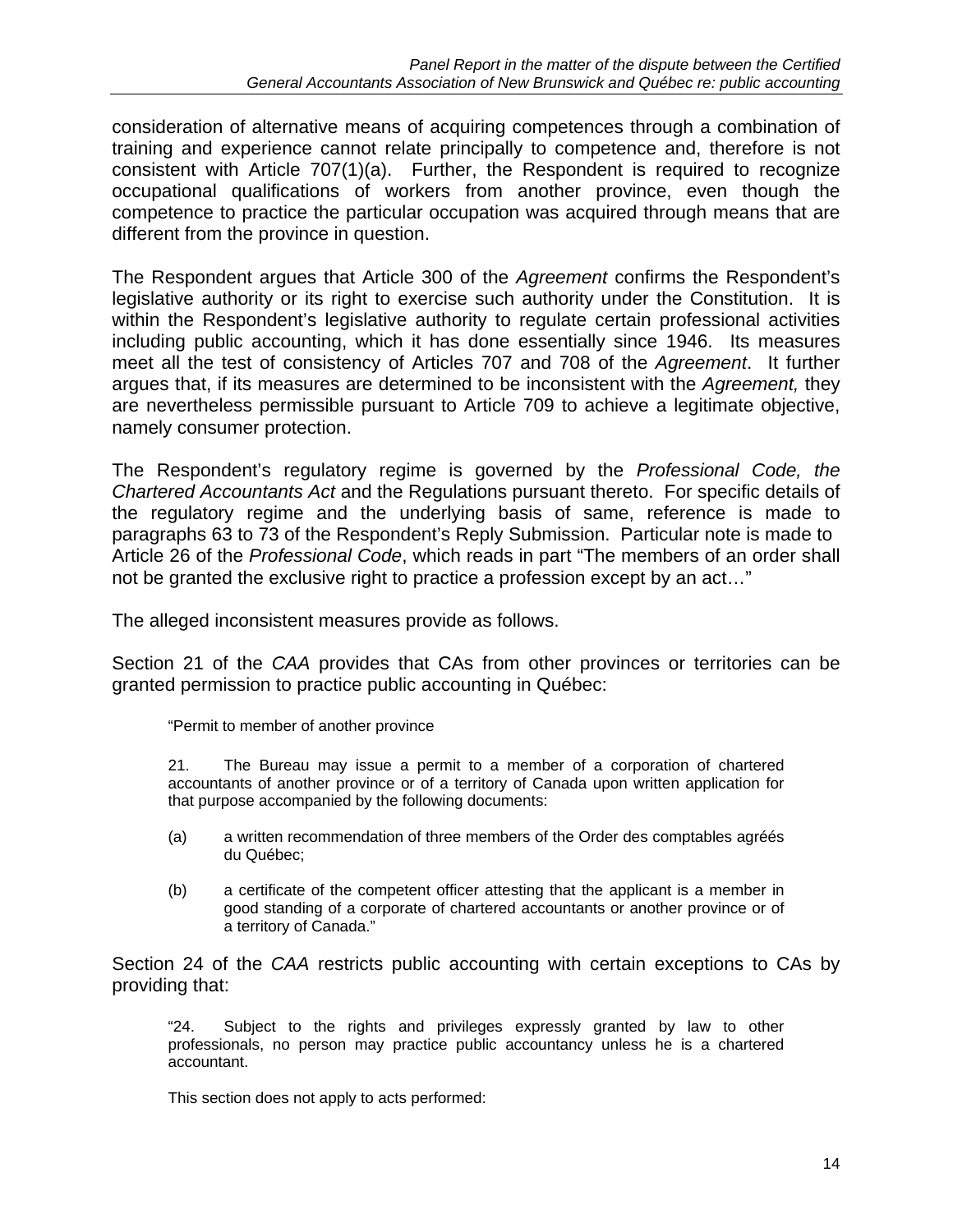- (a) by a person in accordance with the provisions of a regulation pursuant to paragraph (h) of section 94 of the Professional Code (chapter C-26);
- (b) by accountants and auditors employed by the Government in the performance of their duties."

Other exceptions to Section 24 are contained in Sections 28 and 29:

"28. Nothing in this Act shall prevent a member of a professional order of accountants referred to in the Professional Code (Chapter C-26) from auditing the accounts of school boards.

29. Notwithstanding this Act, sections 140 to 161, 222, 388 to 404 and 558 of the Act respecting financial services cooperatives (chapter C-67.3), sections 135 to 142, 177 to 180 and 233 of the Cooperatives Act (chapter C-67.2) and section 21 of the Act respecting the Ministère des Affaires municipale, du Sport et du Loisir (chapter M-22.a) continue to apply."

Thus, a CGA (whether or not from Québec) would be entitled to practice public accounting in limited circumstances. These limited public accounting opportunities are further restricted by the many statutory or regulatory provisions that have the express or implied effect of restricting public accounting functions to CAs.<sup>11</sup>

The relevant provisions of the *Agreemen*t provide as follows:

Article 707:

 $\overline{a}$ 

"1. Subject to Article 709, each Party shall ensure that any measure that it adopts or maintains relating to the licensing, certification or registration of workers of any other party:

- (a) relates principally to competence;
- (b) is published or otherwise readily accessible;
- (c) does not result in unnecessary delays in the provision of examinations, assessments, licences, certificates, registration or other services that are occupational prerequisites for workers of any other Party; and
- (d) except for actual cost differentials, does not impose fees or other costs that are more burdensome than those imposed on its own workers.

2. Subject to Article 709, in the case of regulated trades, each Party shall provide automatic recognition and free access to all workers holdings an Inter provincial Standards (Red Seal) Program qualification."

<sup>11</sup> For details of statutory measures, see CGA-NB Original Submission and Québec's Reply Submission.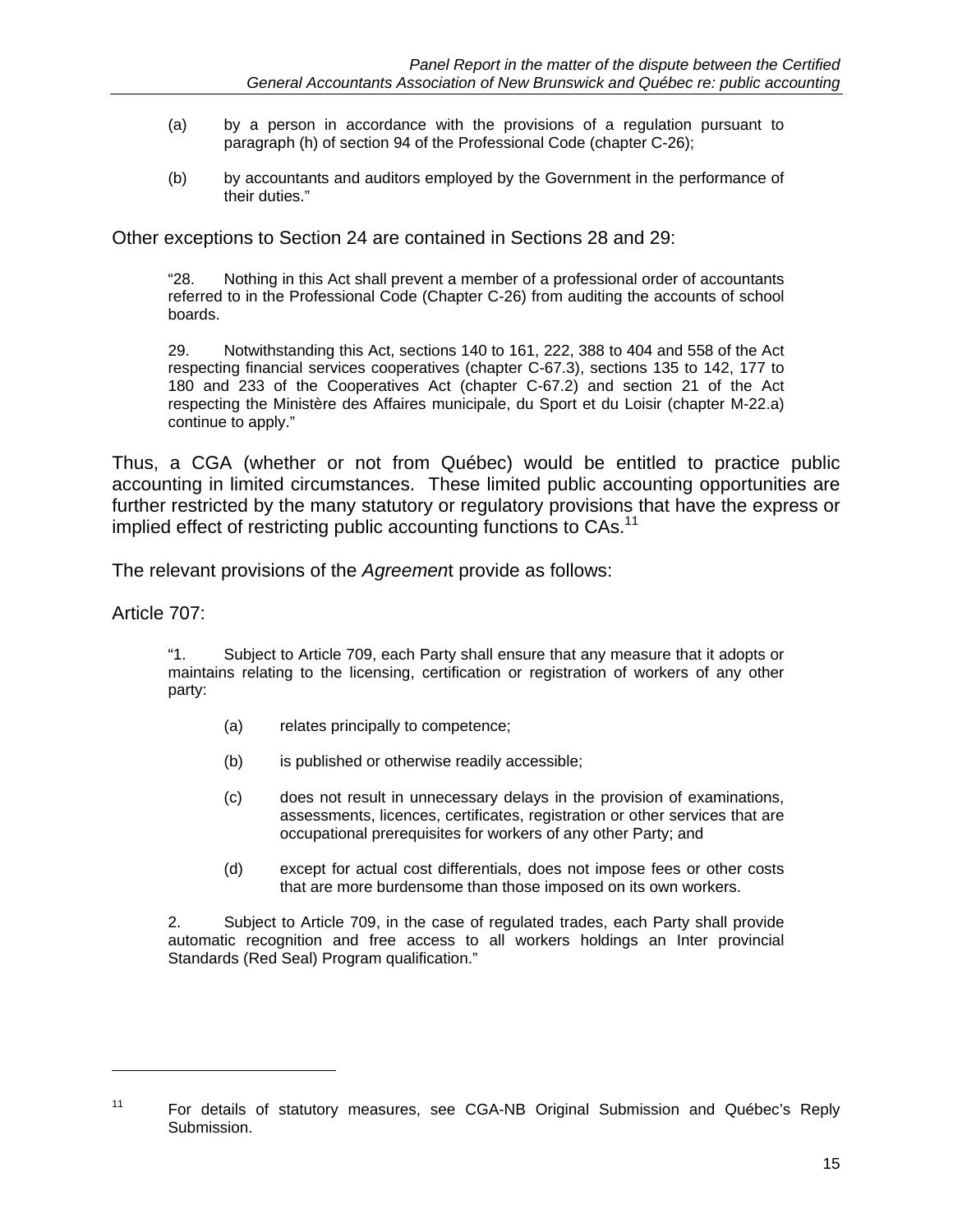Article 708:

"Subject of Article 709, each Party undertakes to mutually recognize the occupational qualifications required of workers of any other Party and to reconcile differences in occupational standards in the manner specified by Annex 708. The Red Seal program shall be the primary method through which occupational qualifications in regulated trades are recognized."

#### Article 709 reads in part:

*"*1. Where it is established that a measure is inconsistent with Article 708, 707 or 709, that measure is still permissible under this Chapter where it can be demonstrated that:

- (a) the purpose of the measure is to achieve a legitimate objective;
- (b) the measure does not operate to impair unduly the access of workers of a Party who meet that legitimate objective;
- (c) the measure is not more mobility-restrictive than necessary to achieve that legitimate objective; and
- (d) the measure does not create a disguised restriction to mobility."

## **5.2.2.1 CA Standard for Occupational Standard for Public Accounting**

As indicated earlier, the Respondent has selected the CA standard as the occupational standard for public accounting. The Panel acknowledges the importance placed by the Respondent on protecting consumers and, flowing from that, the policy imperative the Respondent has placed on ensuring that accountants practicing public accounting in Québec are adequately qualified. In pursuing that policy imperative, the Respondent has chosen the training and education standards for CAs as the occupational standard for licensing the practice of public accounting in Québec.

The Panel does not believe that the selection of the occupational standard for the practice of public accounting in Québec is of itself a barrier to mobility. In concluding in this regard, the Panel is mindful of the finding in the CGA-Manitoba/Ontario dispute where the Panel found that the selection of the CA occupational standard for public accounting was not inconsistent with the *Agreement*.

#### **The Panel finds that the selection of the CA occupational standard as the occupational standard for the practice of public accounting is not in itself inconsistent with the** *Agreement***.**

## **5.2.2.2 Standards Related Principally to Competence**

The Complainant alleges that while it accepts that the Respondent may select its standard, the provisions of Article 707 require that it recognize equivalent competencies in the occupation of public accounting that have been recognized by other provinces. The Respondent does not do that when it requires a non-CA accountant qualified to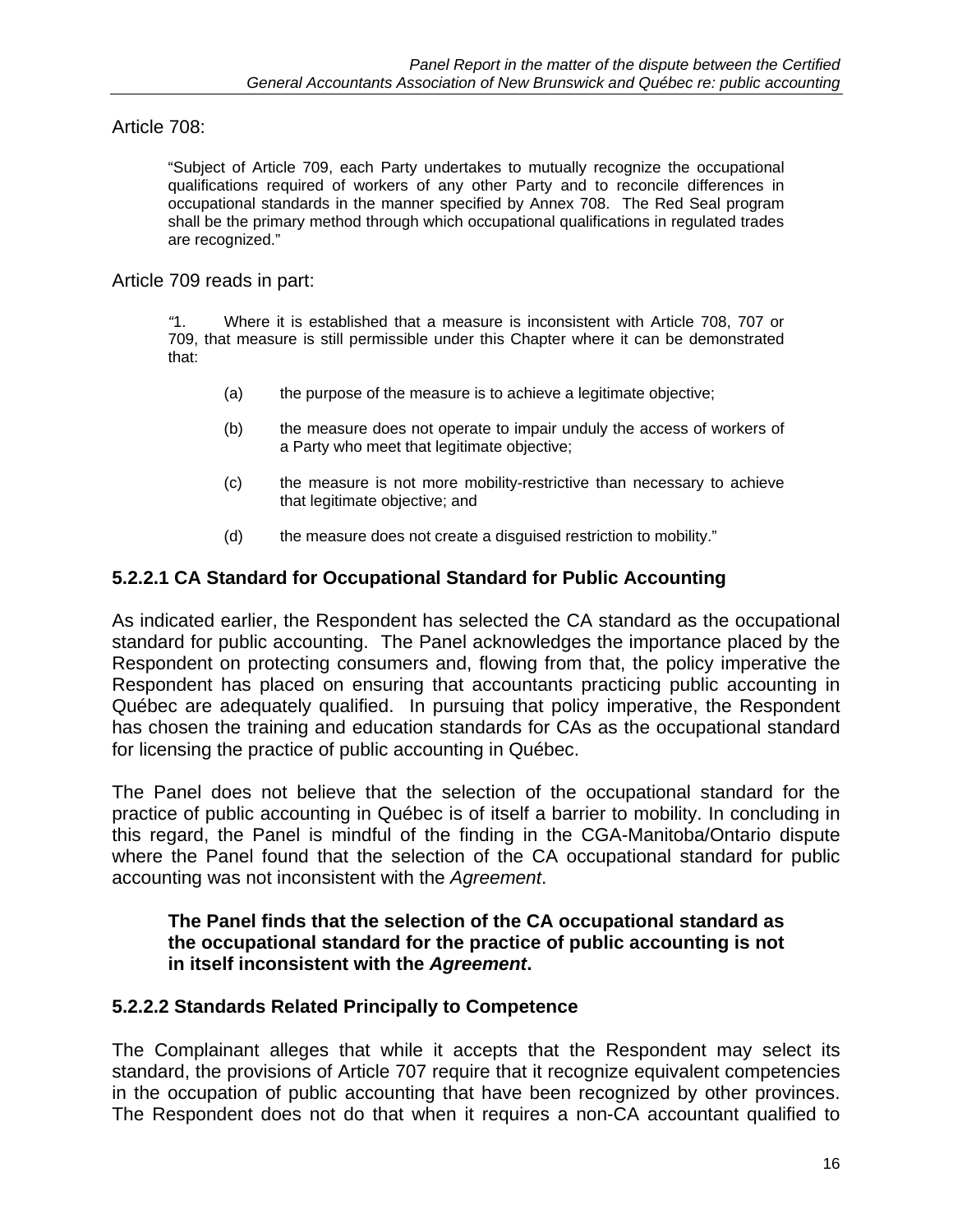practice public accounting in his or her own province to apply for membership in the CA organization.

The Respondent agrees that the basis for determining whether a person is qualified to practice public accounting in Québec is whether they have met the training and education standards of a CA. However, it denies that its measures are inconsistent with the *Agreement*. It argues they are based on competence, are published or otherwise readily accessible, do not result in unnecessary delays in the provision of licenses and do not impose fees or other costs that are more burdensome than those imposed on its own workers. The reservation of a professional activity in favour of one of the recognized professional orders is permissible when, for consumer protection, it is established that only the members of that order possess the competencies required to perform that activity (Articles 25 and 26 of the *Professional Code*). Québec established that the competencies acquired by CAs constitute the appropriate level of protection to achieve this legitimate objective regarding public accounting.<sup>12</sup>

Reference is made to paragraphs 65 to 73 inclusive of the Respondent's Original Submission for details of requirements in place in Québec for admission to the Order of CA and CGA. Certain exceptions as contained in Articles 28 and 29 of the *CAA*, include right to audit school boards, financial services cooperatives under the *Cooperatives Act and Municipal Boards*.

There are reciprocity agreements in effect in all provinces for CAs. This is also true for CGAs and CMAs. And a non-CA accountant qualified to practice public accounting in his or her province may be granted full public accounting practice privileges in Québec, by applying to be a CA. The provisions of the various legislative measures are such that once conditions are met the party must be granted the license to practice.<sup>13</sup> But the Complainant argues that these measures do not provide any procedure to permit an objective assessment of the qualification required to practice public accounting. They simply restrict that practice in Québec, with limited exceptions, to CAs. The few exceptions noted in the *CAA* refer to audits that can be performed by members of a professional order of accountants subject to the provisions of the *Professional Code*. CGAs in Québec are subject to that *Code*.

The Panel notes that as a Party to the *Agreement*, the Respondent is required to recognize equivalent competencies in the occupation of public accounting acquired by accountants in other provinces. In making this observation, the Panel is mindful of the statement made by the CGA-Manitoba/Ontario Panel where it stated at page 15 of its report:

"This obligation flows from the combination of:

 $\overline{a}$ 

<sup>12</sup> Article 24 of the *Chartered Accountants Act*

 $13$  For details as to the applicable criteria for license, reference is made to the Québec's Reply Submission, paragraph 72 at page 24.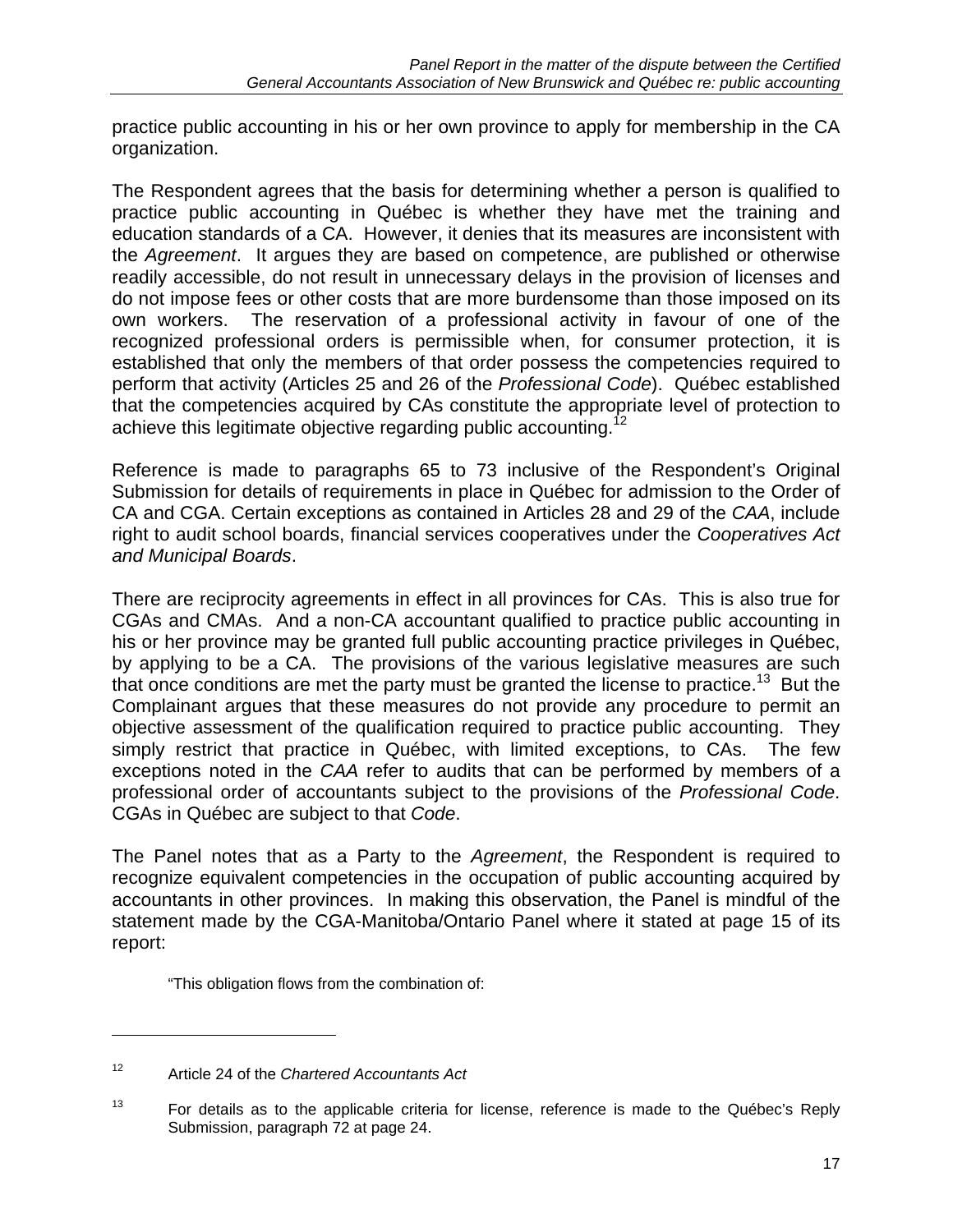- the purpose of the Agreement which is "… to enable any worker qualified for an occupation in the territory of a Party to be granted access to employment opportunities in that occupation in the territory of any other Party…";
- the requirement in Article 707 to ensure that any measure related to licensing relates principally to competency";
- the requirement in Article 708 to "recognize the occupational qualifications required of workers of any other Party;" and
- the assertion by the Parties in paragraph 8 of Annex 708 that "it is recognized that the competencies and abilities can be acquired through different combinations of training and experience."

Read together, these provisions require a Party to the Agreement to recognize the occupational qualifications of a worker from any other jurisdiction where those qualifications have already been recognized by that jurisdiction, through licensing or other means, and to objectively assess the competencies of a worker against its own occupational standard in a manner that recognizes that competencies can be acquired by different means."

The Panel notes further that the obligations of the *Agreement* are not limited to workers who are licensed. Article 701 refers to workers "qualified for an occupation." The *Agreement* does not specify that the form of recognition of a worker's qualifications to perform an occupation must be specific legislation to regulate that occupation with an accompanying licensing regime. It is the view of the Panel that the recognition by a Party that a worker is qualified in an occupation can be by other means. Statutes that allow workers with membership in a certain professional association to practice that occupation are only one of those means.

To require that a non-CA accountant qualified to practice public accounting in his or her province simply apply to be a CA in Québec in order to practice public accounting in that province does not recognize the occupational qualifications of a worker from any other jurisdiction where those qualifications have already been recognized, nor does it give adequate recognition to the fact that the competencies required to practice public accounting can be acquired through a variety of combinations of training, education and experience. There does not appear to be any mechanism in Québec for recognizing the occupational qualifications of a non-CA accountant from another jurisdiction where those qualifications have already been recognized, nor for assessing the qualifications of non-CAs from other jurisdictions that would recognize that competencies can be acquired by different means. Without such mechanisms in place, it is difficult to conclude that Québec's public accounting measures relate principally to competence.

**Accordingly, the Panel finds that the Respondent's application of the CA occupational standard for public accounting to non-CA accountants from other jurisdictions where those qualifications have already been recognized does not relate principally to competence and is inconsistent with Articles 707(1)(a) and 708 of the** *Agreement***.**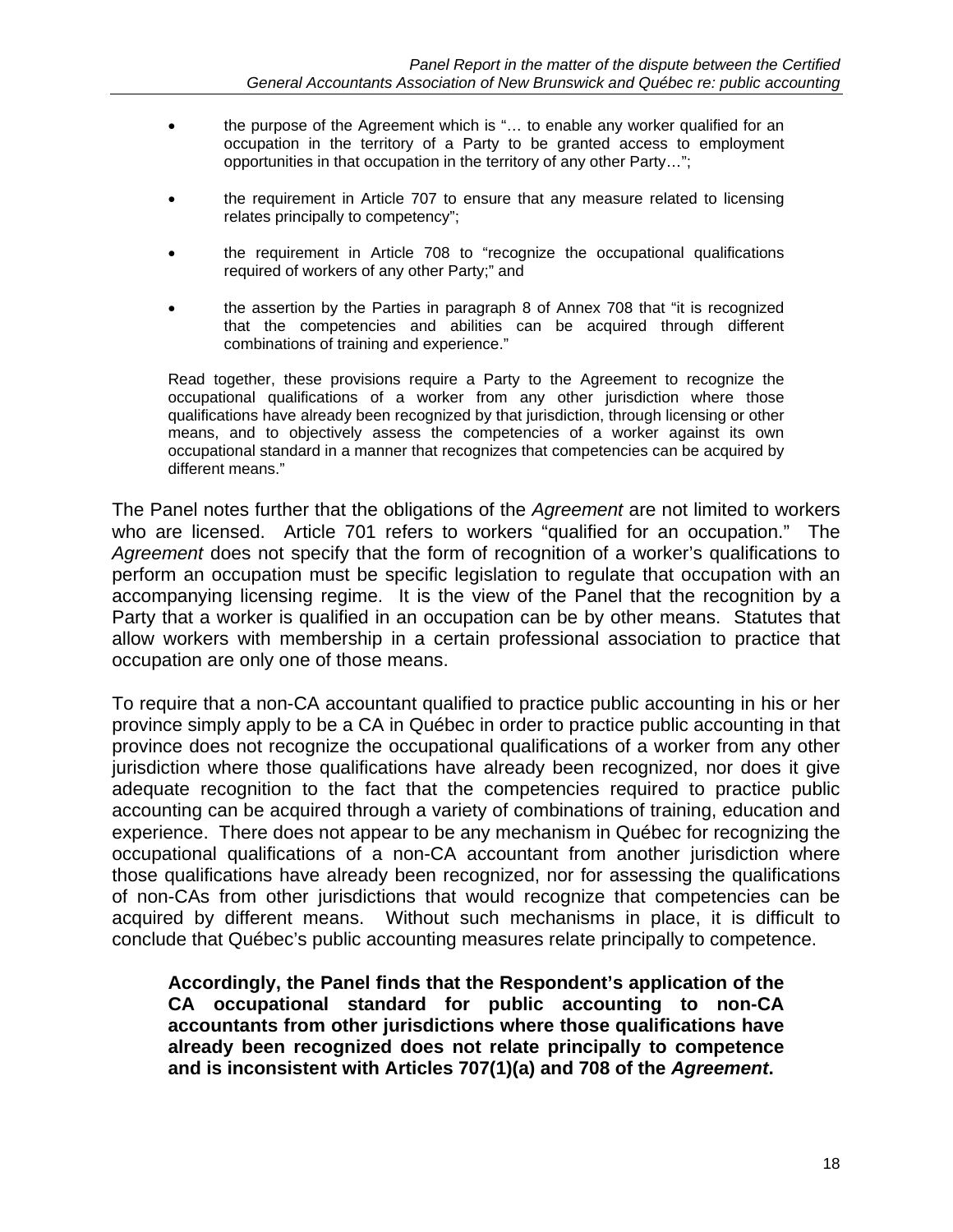#### **5.2.2.3 Constitutional Authorities**

 $\overline{a}$ 

In its written submissions and at the hearing, the Respondent argued that the A*greement* does not override the legislative authority of the Province under the Constitution. According to the Respondent it has fulfilled its obligations under the *Agreement* and the Panel should not question the validity of provincial legislation or its application.

The Panel agrees that the *Agreement* does not in any way modify, limit or override the constitutional powers of the Parties to pass legislation within their sphere of responsibility. In this regard, the Panel refers as did the Respondent to Article 300 of the *Agreemen*t, which provides as follows:

*"*Nothing in this Agreement alters the legislative or other authority of Parliament or of the provincial legislatures or of the Government of Canada or of the provincial governments or the rights of any of them with respect to the exercise of their legislative or other authorities under the Constitution of Canada."

The Panel is also mindful of Article 1722 (Limit on Jurisdiction) of the *Agreement,* which provides that the Panel has "no authority to rule on any constitutional issue."

But the Panel notes that the *Agreemen*t contains undertakings of the signatory governments. By entering into the *Agreement*, the Parties agreed that past legislation, practice or policies may no longer be appropriate given the stated goals of the *Agreement*. These objectives are the reduction or elimination of barriers to the free movement of persons, goods, services and investment within Canada and the establishment of an open, efficient and stable domestic market (Article 100).

As the Farmers Dairy/New Brunswick Panel stated on page 30 of its report<sup>14</sup>:

*"*In signing the Agreement, the Parties recognized that constitutionally valid measures may be contrary to the Agreement and may need to be changed in order to achieve the objective of the Agreement. Having themselves emphasized the importance of the Agreement, the Parties ought to rigorously respect the commitments it contains."

Pursuant to Article 708 the Parties have undertaken to mutually recognize the occupational qualifications required of workers of any other Party and to reconcile differences in occupational standards in the manner specified in Annex 708. Having undertaken that commitment, the Parties recognized that a constitutionally valid measure may be inconsistent with the objectives of the Agreement and may need to be changed. This is what the Parties agreed to do.

<sup>&</sup>lt;sup>14</sup> Report of the Article 1716 Panel Concerning the Dispute between Farmers Co-operative Dairy Limited of Nova Scotia and New Brunswick Regarding New Brunswick's Fluid Milk Distribution Licensing Measures, Winnipeg, Manitoba; September 13, 2003 (hereinafter Farmers Dairy/NB Panel Report).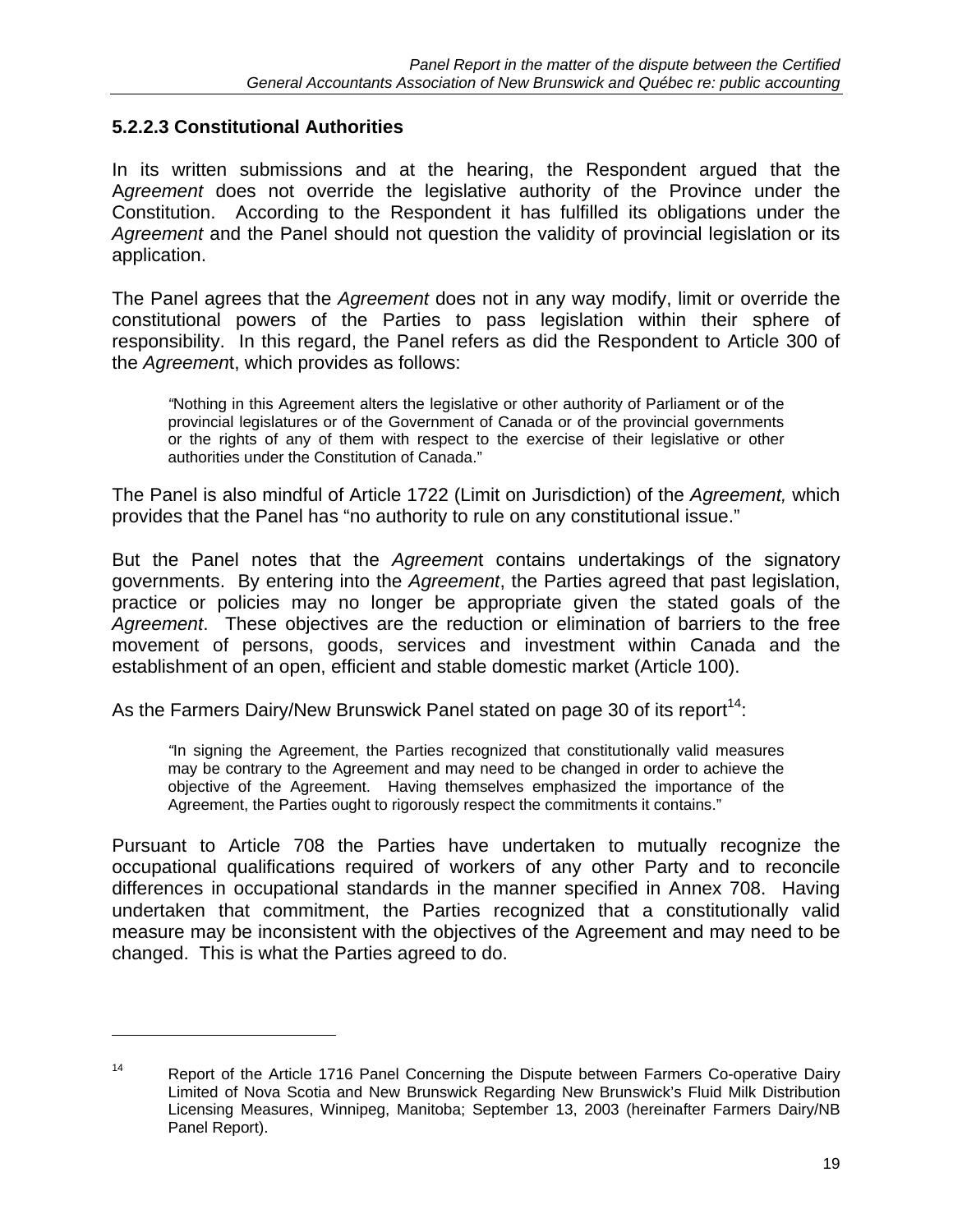#### **5.2.3 Justification on the Basis of a Legitimate Objective**

Paragraph 1 of Article 709 provides as follows:

"1. Where it is established that a measure is inconsistent with Article 706, 707 or 708, that measure is still permissible under this Chapter where it is demonstrated that:

- (a) the purpose of the measure is to achieve a legitimate objective;
- (b) the measure does not operate to impair unduly the access of workers of a Party who meet the legitimate objective;
- (c) the measure is not more mobility restrictive than necessary to achieve that legitimate objective; and
- (d) the measure does not create a disguised restriction to mobility."

Paragraph 1 of Article 713 further refines the definition of "legitimate objective" as follows:

"1. In this Chapter…**legitimate objective** means one or more of the following objectives pursued within the territory of a Party:

- (a) public security and safety;
- (b) public order;
- (c) protection of human, animal or plant life or health;
- (d) protection of the environment;
- (e) consumer protection;
- (f) protection of the health, safety and well-being of workers;
- (g) affirmative action programs for disadvantaged groups;
- (h) provision of adequate social and health services to all the geographic regions; and
- (i) labour market development…"

The Respondent asserts that, if the Panel determines that its measures regulating public accounting are inconsistent with Articles 707 and 708 of the *Agreement*, those measures are still permissible under Article 709 as a Legitimate Objective for consumer protection and the preservation of its capital markets.

In determining on this issue, the Panel is mindful of the following principles that have been enunciated in this regard by the CGA/Ontario Panel on page 19 of its report:

"It is the Panel's strong view that, if the Agreement is to have any meaning, a Party must do more than simply assert that it has a legitimate objective to meet whenever it wishes to maintain a measure that is inconsistent with the Agreement. The onus must be on the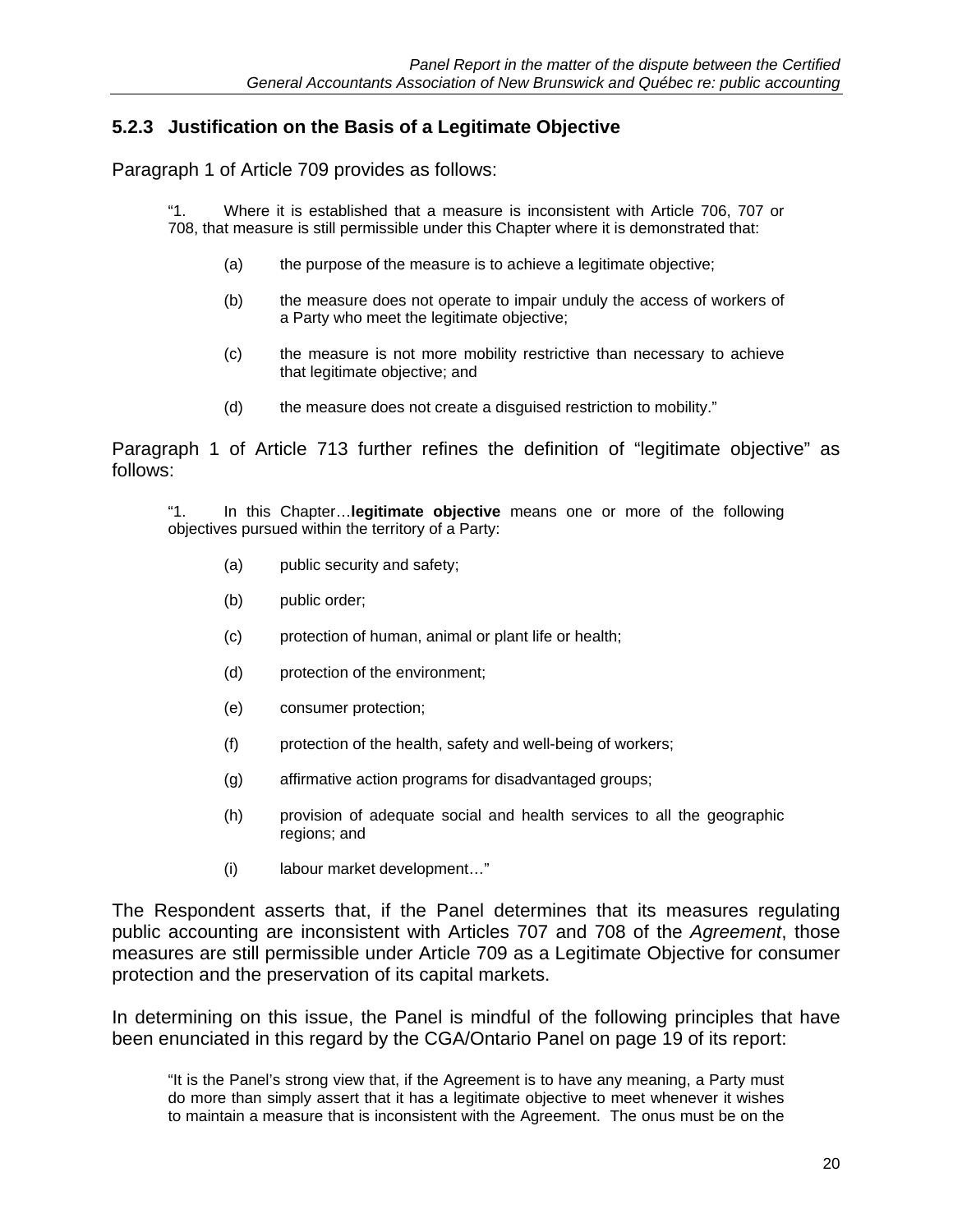party to demonstrate clearly that there is a legitimate objective related to the public good and that there are no less mobility restrictive means of meeting that objective."

On page 8 of its report<sup>15</sup> the MMT Panel indicated:

*"*The Party introducing an inconsistent measure must demonstrate that the measure is to achieve a legitimate objective. The Panel does not agree that the requirement of Article 404(a) [Legitimate Objective] is a simple requirement to show that the legislators or policy makers had declared the purpose to be a legitimate objective. Such an interpretation would open the door to Parties using the legitimate objective to adopt trade restricting measures, by a simple declaration that the measure was in pursuit of a legitimate objective."

On page 23 of its report the Farmer's Dairy /New Brunswick Panel confirmed as follows when interpreting the application of the Article 404 (Legitimate Objective):

*"*Pursuant to Article 404, in order for an Agreement-inconsistent measure to be permissible on the basis of Legitimate Objectives, it must be "demonstrated" that the measure is in conformity with each of paragraphs (a) to (d) of Article 404. In the Panel's view, it is the responsibility of the Party asserting Legitimate Objectives to demonstrate that each paragraph of Article 404 is satisfied."

The Panel agrees with these principles as enunciated by previous panels. The Party must clearly demonstrate that the measure pursues a legitimate objective; does not unduly impair access of persons, goods, services, or investments that meet the legitimate objective; is not more trade restrictive than necessary; and does not create a disguised restriction to trade.

The Panel recognizes that the availability of reliable financial statements is unquestionably critical for the protection of the consumer. It is also important that public accounting be performed by those who are competent to do so. In Québec, it is not just CAs who are qualified to practice public accounting. The Respondent's professional framework itself provides for public accounting to be performed by CGA's (reference section 28, 29 of the *CAA*). These provisions involve the auditing of some of Québec's largest public institutions. Surely these institutions are receiving a similar level of service quality that would be provided by Québec CAs and are not thereby endangered.

The Respondent has also not provided evidence that less mobility restrictive means of meeting its objective of protecting the Québec consumer was considered and found to be inadequate. Such an analysis of alternatives to meeting a legitimate objective is essential for a Party to adequately demonstrate that it has met the tests of Article 709.

In the Panel's view, the remedies that would be required to bring Québec's public accounting licensing measures in conformity with the *Agreement* should not have a detrimental effect on the consumer. Accountants recognized as competent to practice public accounting in other jurisdictions practice under recognized national standards.

 $\overline{a}$ 

<sup>&</sup>lt;sup>15</sup> Report of the Article 1704 Panel Concerning the Dispute Between Alberta and Canada Regarding the *Manganese-Based Fuel Additives Act*; Winnipeg, Manitoba; June 12, 1998 (hereinafter MMT Panel Report).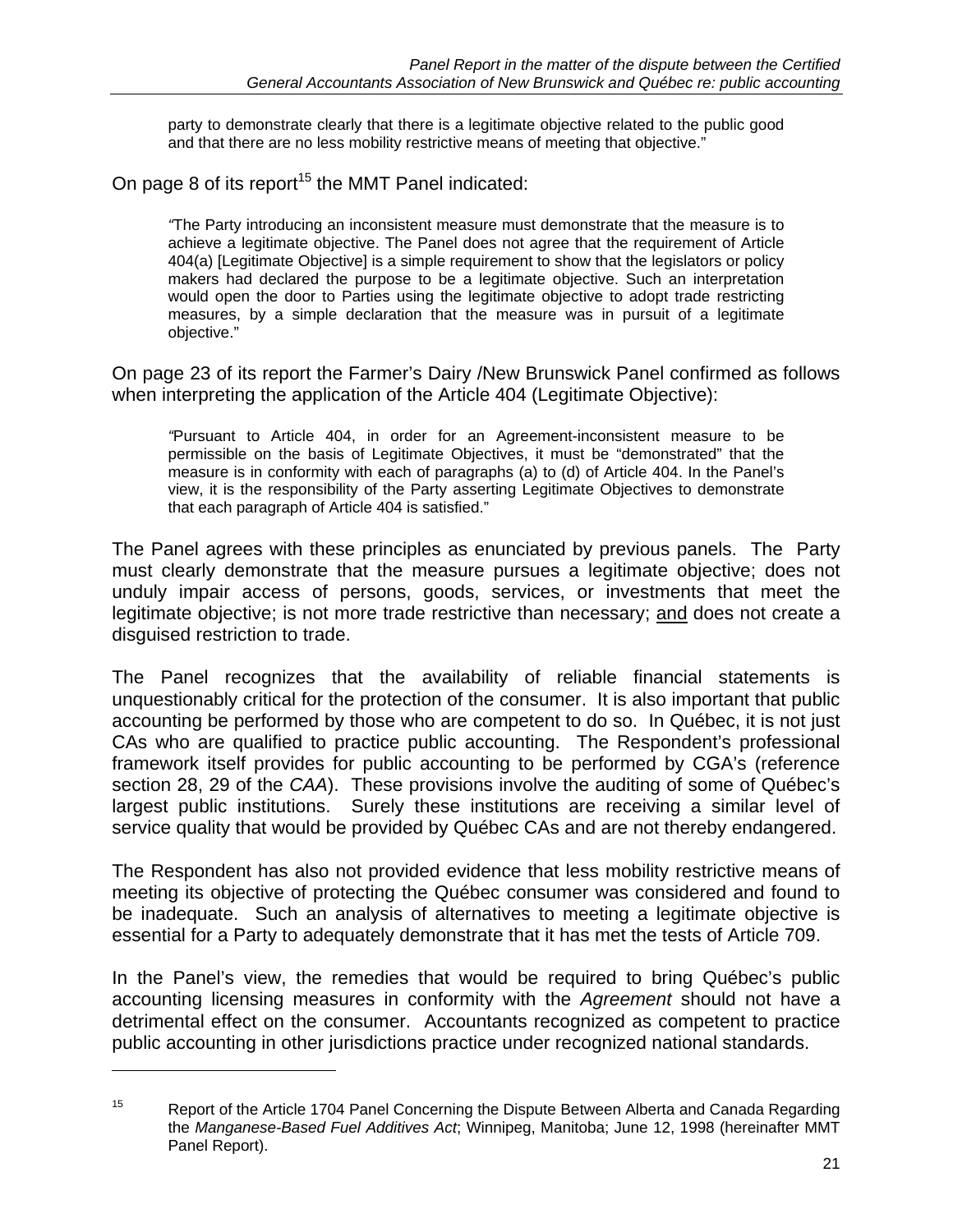**The Panel finds that Québec's public accounting measures that have been found to be inconsistent with the** *Agreement* **can not be justified under the provisions of Article 709.** 

## **6. DETERMINATION OF IMPAIRMENT OF TRADE AND INJURY**

Article 1707(2) requires that the Panel's report contain a determination, with reasons, as to whether the measures under review have impaired internal trade and caused injury.

The Complainant alleges that Québec's public accounting measures have impaired internal trade in Canada by preventing competent public accountants from provinces like New Brunswick from practicing public accounting in Québec.

It further alleges that the injury suffered by Mr Légaré is not an isolated case. Other CGAs who practice public accounting in New Brunswick have experienced similar loss of benefit and opportunities.

The Complainant also alleges that it conducted a survey of its members who practice public accounting. The response was varied, from loss of accounts to restriction of joint partnership with Québec firms, to inability to practice in Québec, to welcoming the opportunity to practice in Québec.

As noted earlier in this report, the Panel has found that the Respondent's public accounting measures, as applied to non-CA accountants recognized in their own province as qualified to practice public accounting, are inconsistent with the *Agreement* in that they do not relate principally to competence. Inasmuch as they do not adequately recognize the competencies of non-CA accountants that have been recognized as qualified to practice public accounting in other jurisdictions, the measures do not adequately mitigate the restriction to mobility and are an impairment to internal trade.

As to the issue of injury, the Panel is mindful of the determination of the Farmers Dairy /New Brunswick Panel, the relevant part of which reads as follows on page 28 of its report:

*"*With respect to injury, Complainant alleges that the denial of a fluid milk distribution license in New Brunswick has caused significant injury to Complainant's prospects for growth and eroded its capability to respond to competition in the future. Complainant admits that it is difficult to quantify the extent of injury and submitted no documentation in that regards. The Panel notes that a complainant is not required under the Agreement to prove a demonstrate dollar amount to establish injury, nor is a Panel required to rule on the extent of injury. It is the view of the Panel that the denial of the opportunity to be considered for a fluid milk distribution licence in a manner that is fair and consistent with the Agreement is injury in itself, as is de denial of the opportunity to participate on an equal footing in the New Brunswick market."

The Panel agrees with the statements of the Panel in that case and adopts the same reasoning in the present case. In the Panel's view, the Complainant has demonstrated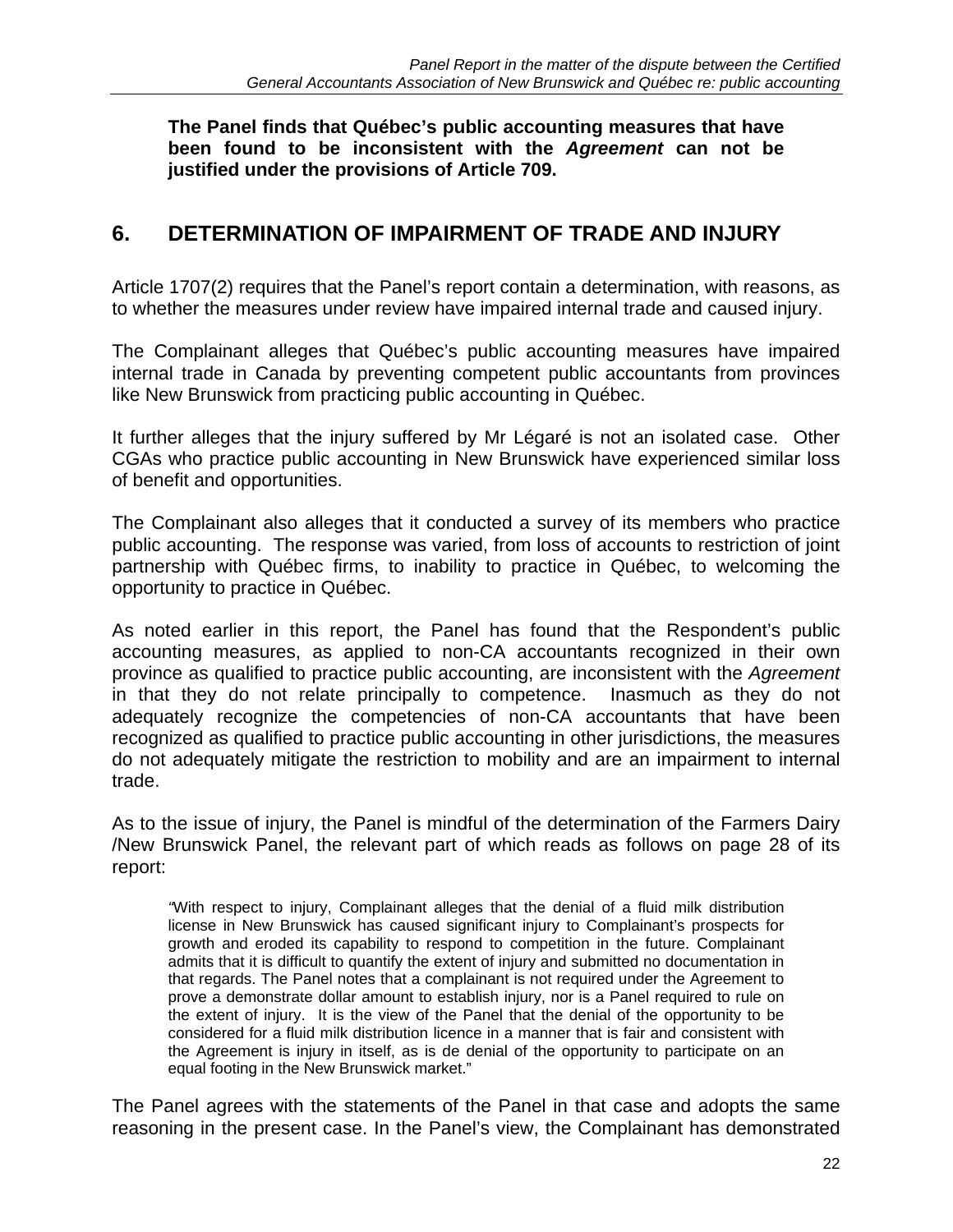that CGAs, to the extent they are qualified to practice public accounting, have been and are being injured by the Respondent's Agreement-inconsistent public accounting measures. It is not necessary for this Panel to find a specific dollar amount of injury. In the Panel's view the mere denial of the opportunity or competitive disadvantage that cannot be justified is injury itself.

**The Panel finds that the Respondent's public accounting measures that restrict access to the practice of public accounting by non-CA accountants recognized in other jurisdictions as qualified to practice public accounting have impaired internal trade and have caused injury.** 

# **7. SUMMARY OF PANEL FINDINGS**

The summary of Panel findings below is provided for convenience only. The actual findings in the Report above and the reasoning and context within which they are made should be considered authoritative. Accordingly the Panel makes the following findings:

- **1. The Complainant has met the limitation provisions imposed by Article 1712(4) of the** *Agreement***.**
- **2. Public Accounting is an occupation as defined by the**  *Agreement***.**
- **3. The CA occupational standard as the occupational standard for the practice of public accounting is not in itself inconsistent with the** *Agreement***.**
- **4. Respondent's application of the CA occupational standard for public accounting to non-CA accountants from other jurisdictions where those qualifications have already been recognized does not relate principally to competence and is inconsistent with Articles 707(1)(a) and 708 of the** *Agreement***.**
- **5. The Panel finds that Québec's public accounting measures that have been found to be inconsistent with the** *Agreement* **can not be justified under the provisions of Article 709.**
- **6. The Panel finds that the Respondent's public accounting measures that restrict access to the practice of public accounting by non-CA accountants recognized in other jurisdictions as qualified to practice public accounting have impaired internal trade and have caused injury.**

For greater certainty, it must be noted that the Panel is not making a determination as to whether or not New Brunswick CGAs are qualified to practice public accounting in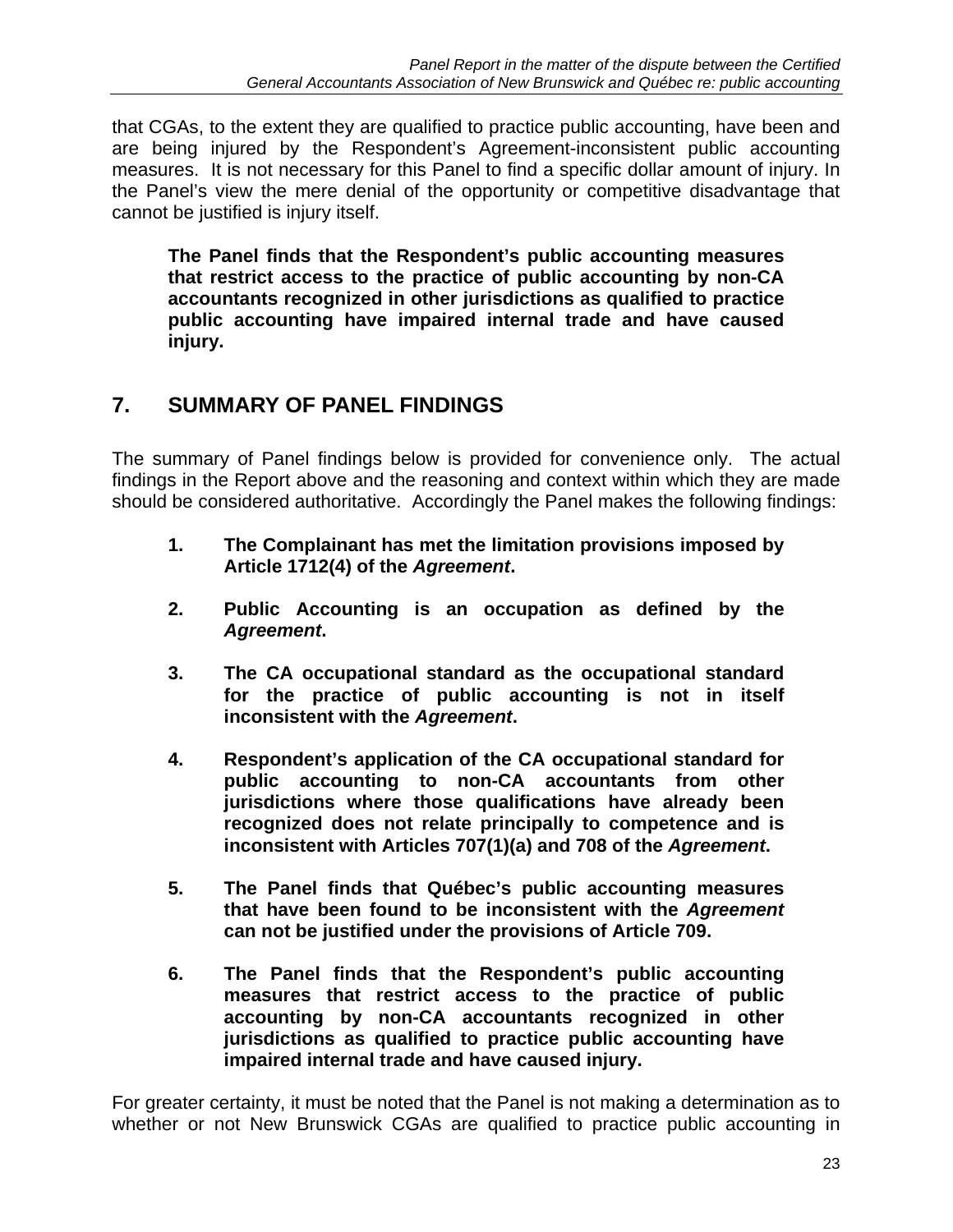Québec. Such a finding is beyond the mandate and competence of the Panel. Further, the Panel is of the view that a finding on this issue is not necessary for the Panel to fulfill its terms of reference, which are to determine whether the measures at issue, and in particular the *CAA* and Regulations and the manner in which they are administered, are inconsistent with the *Agreement*.

# **8. PANEL RECOMMENDATIONS**

**The Panel recommends that the Respondent take whatever steps are necessary to ensure that the** *CAA* **and Regulations and all other Québec statutes that restrict access to the practice of public accounting by non-CA accountants recognized as qualified to practice public accounting by other Parties are made consistent with the** *Agreement***.** 

# **9. AWARD OF COSTS**

Article 1718(3) of the *Agreement* gives the Panel the discretion to award costs to a successful person in a proceeding. The Complainant has requested such an award in the amount of \$31,991.00 and has submitted a statement of costs to the Panel in support of the request.

The Panel agrees that an award of costs to the Complainant is justified in this case.

#### **The Panel awards costs to the Complainant in the amount of \$31,191.00 to be paid by the Respondent.**

Rule 52 of Annex 1706.1 (Panel Rules of Procedure) stipulates that operational costs shall be divided equally between disputants. Operational costs are defined as "all per diem fees and other disbursements payable to panellists for the performance of their duties as panellists including costs incurred by the panel for retaining legal counsel to provide advice on procedural issues." The Panel confirms that the operational costs of the panel proceedings are to be divided equally between Complainant and Respondent in accordance with Rule 52 of Annex 1706.1. For greater certainty, the award of costs to be paid by Respondent is in addition to the operational costs to be paid by Respondent.